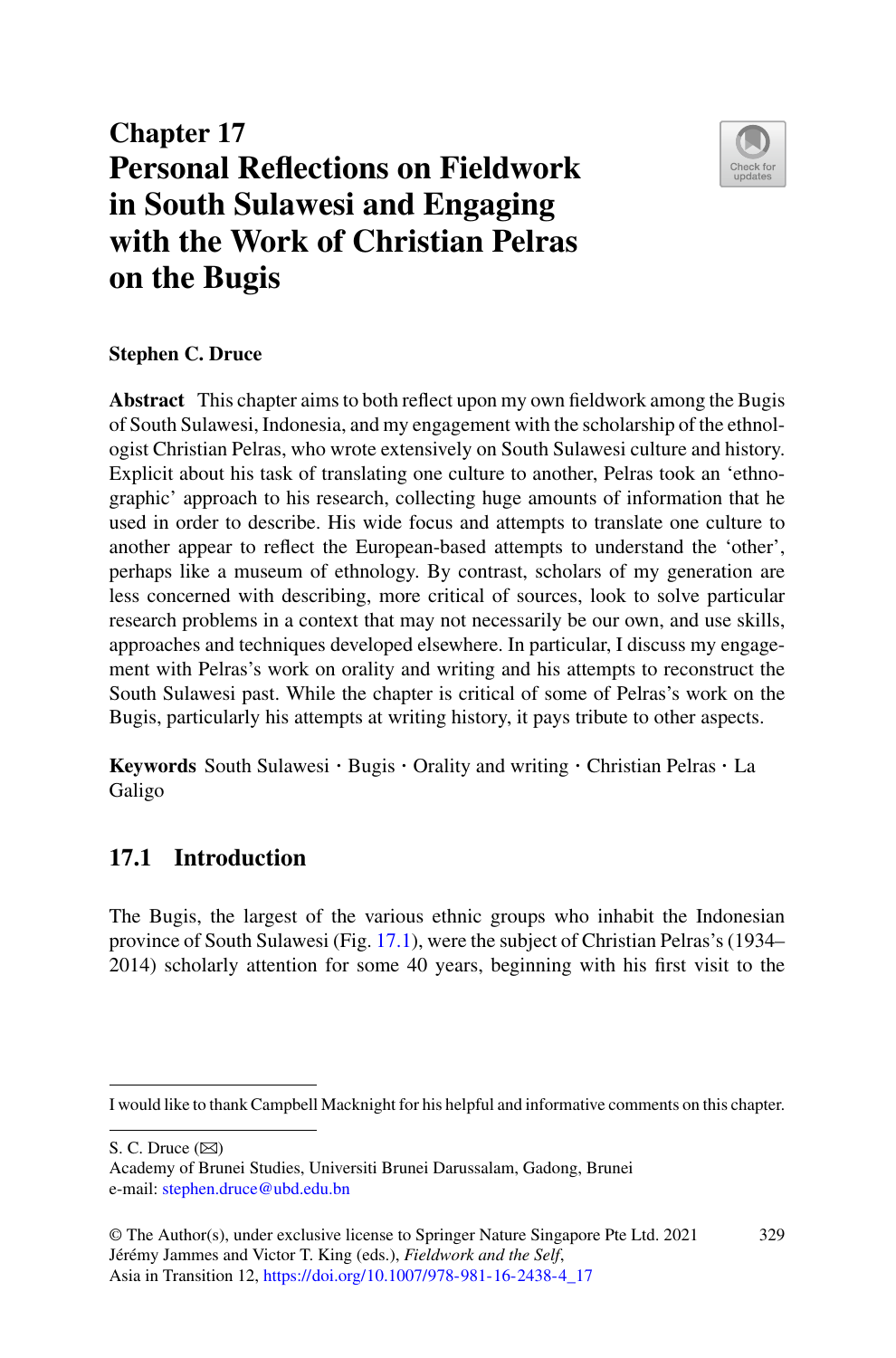

<span id="page-1-0"></span>**Fig. 17.1** South Sulawesi peninsula with places mentioned in the text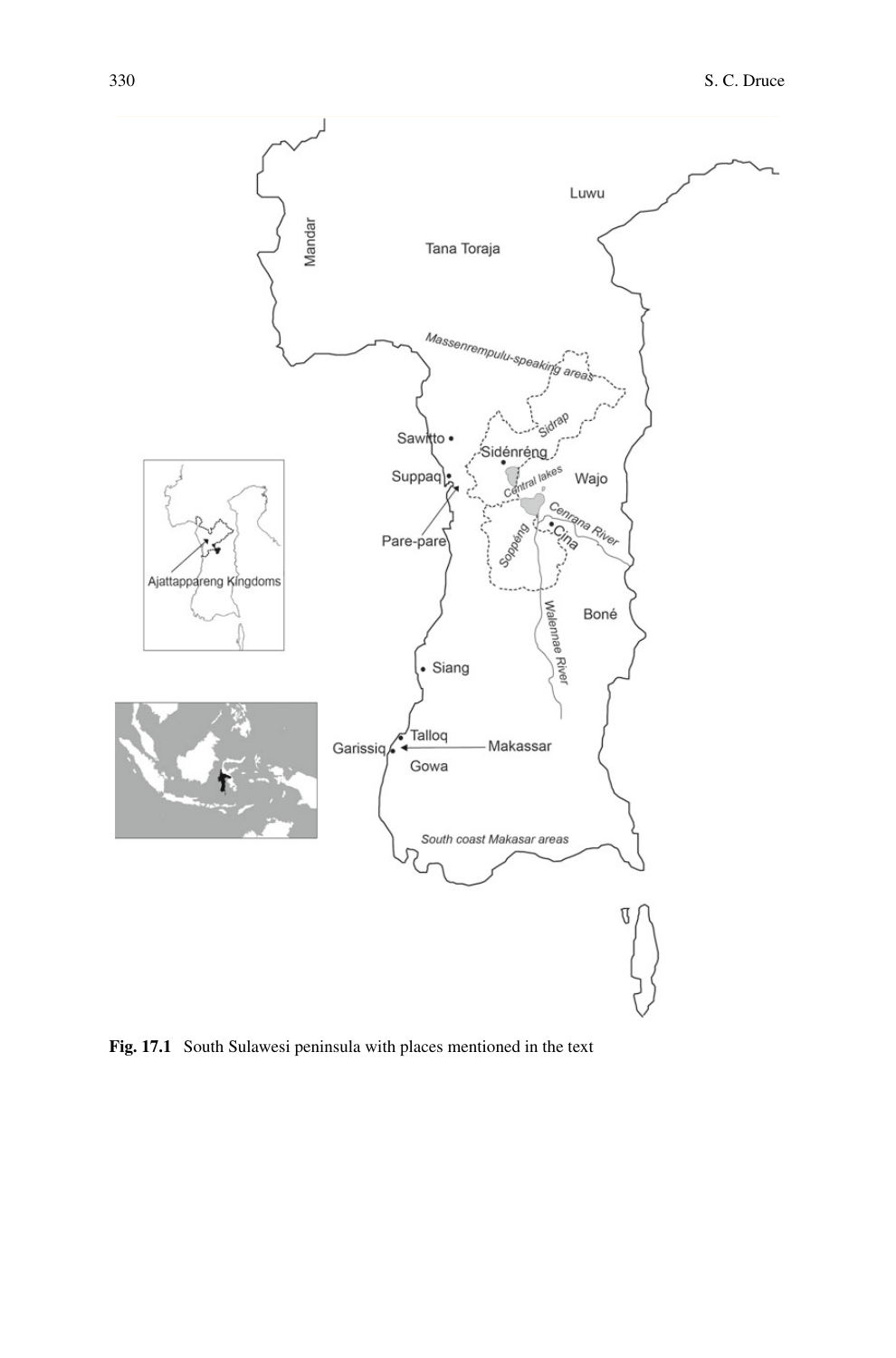province in [1](#page-2-0)967.<sup>1</sup> His numerous publications over this long period in French, English and Indonesian reveal an expansive range of interests that one rarely finds among modern scholars, an intimate knowledge of Bugis society, culture and language, and a passion for collecting a vast range of information, particularly relating to material culture and techniques.<sup>[2](#page-2-1)</sup> These interests are well demonstrated by the substantial selection of his papers published as *Explorations dans l'univers des Bugis: Un choix de trente-trois rencontres* (Explorations in the Bugis world: A choice of thirty-three encounters, [2010\)](#page-22-0) and to a lesser extent in *The Bugis* [\(1996\)](#page-22-1) and the later expanded Indonesian version of the book, *Manusia Bugis* [\(2006\)](#page-22-2).

Collectively these works document and describe almost every aspect of Bugis society and culture in considerable detail, with much attention given to changes, innovations and borrowing in material culture. This large body of literature can be likened to earlier European attempts to understand the 'other', as exemplified in many museums of ethnography or 'world cultures', such as the Musée de l'Homme in Paris where Pelras began his career in the museum's Centre de recherches anthropologiques (Centre for Anthropological Research) after graduating from university in the  $1950s<sup>3</sup>$ . As an ethnographer, Pelras considered his primary purpose was to interpret and translate the culture of the people he studied to others, or as he put it, 'a dialogue between our culture and the culture of others' (Pelras [2010:](#page-22-0) 7, my translation). This frequently required detailed descriptions and explanations of various cultural phenomena. His ability to translate Bugis culture to Western audiences was impressive, as was his understanding and application of the local perspective that was appreciated by many of his Bugis colleagues and friends.

When I developed an interest in South Sulawesi as an undergraduate in 1996, Pelras was the best-known scholar of this region and of the Bugis in particular. He had just published *The Bugis* and I had picked up a copy in Singapore on my way to Makassar (then Ujung Pandang) where I was to spend a year at Universitas Hasanuddin (UNHAS). From that time, I began to read and engage with many of his publications on South Sulawesi, especially in later years when I started an MA in Southeast Asian studies at Hull University, focusing mainly on history and anthropology, and then a PhD on the historical archaeology of South Sulawesi. I

<span id="page-2-0"></span><sup>&</sup>lt;sup>1</sup> The Bugis in South Sulawesi number about 4 million. The best known of their neighbours are the Makasar, Toraja and Mandar peoples, all of whom Christian Pelras studied to varying degrees. In addition to these four largest groups, South Sulawesi is home to numerous other smaller ethnic groups, such as various Massenrempulu-speaking peoples who inhabit the low hill areas to the north of the Bugis (see Druce [2009:](#page-20-0) 17–23). Makasar (with one 's') refers to the ethnic group of that name and their language; Makassar refers to the historical kingdom and the capital of South Sulawesi, formerly Ujung Pandang.

<span id="page-2-1"></span><sup>2</sup> Pelras was born in Draveil, Essonne, France, in 1934 and passed away in 2014. Throughout much of his long career as a researcher he was accompanied by his wife, Marie-Thérèse, who like Pelras made every effort to involve herself in Bugis society and culture. From the age of three, their son Frédéric was playing with Bugis children and later in life accompanied his father as a photographer.

<span id="page-2-2"></span><sup>&</sup>lt;sup>3</sup> Over his long career, Pelras made numerous contributions of artefacts with complete annotations to the Musée de l'Homme and made a number of valuable ethnographic films. Of the 1,200 artefacts he contributed to the museum from island Southeast Asia, half are from South Sulawesi (Labrousse [2014:](#page-20-1) 6).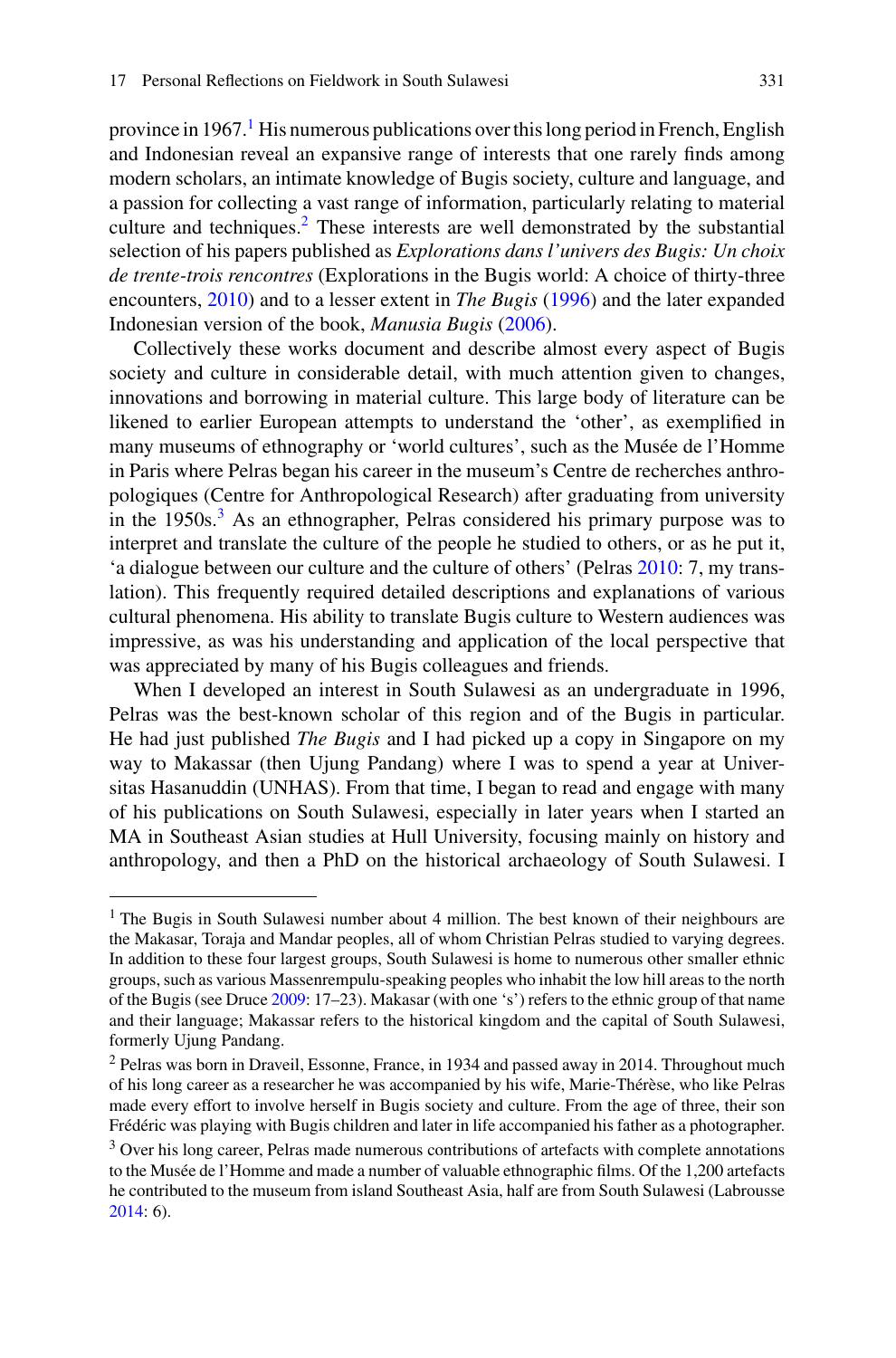found Pelras's ethnographical work highly informative and valuable, but was often left unconvinced by his attempts to reconstruct the South Sulawesi past, which I felt lacked a sound historical analysis. This sometimes led to poorly considered and constructed arguments and, consequently, conclusions. I think the main reason for this was that he tended to apply the same approach to historical reconstruction as he did to his ethnographic work. This often led to a descriptive presentation of the past repeated largely from information contained in the various sources he used, such as Bugis and Makasar literary texts, oral traditions and a few European accounts, none of which were subject to any stringent critical or philological analysis. He also appeared less interested in asking specific questions about the past or solving particular research problems that would concern scholars of my generation, particularly historians and archaeologists, who want to do more than just describe and who do take a critical approach to sources and all other forms of information. Unlike Pelras, we often look to solve particular research problems in a context that may not necessarily be our own, but within which we can operate and use skills, approaches and techniques developed elsewhere and, for historians and archaeologists, identify processes in order to understand 'what happened' and 'why or how it happened'.

This chapter has three main points of focus. The first is to discuss my engagement with the scholarship of Christian Pelras on South Sulawesi, in particular his work on orality and writing, and some of his attempts to reconstruct the South Sulawesi past. The second is to explain my own interest in South Sulawesi and early research experiences. This involves drawing some comparisons between our different approaches. The third is to comment on my engagement with the Bugis themselves during fieldwork. This last focus runs through much of the chapter but is also addressed briefly in a short section that proceeds the conclusion. I begin with a concise account of Pelras's career that helps to explain his approach and methods and the link between his research in France and Sulawesi.

#### **17.2 Between France and Sulawesi**

While Pelras is best known for his work on island Southeast Asia, particularly the Bugis, perhaps few outside France are aware that from the beginning this work was connected to, and sometimes overlapped with, his research in rural France, in terms of method, approach and ethnographical interests. In 1959 he undertook ethnographic work in a town in the Alsatian Vosges in eastern France while almost simultaneously exploring a growing interest in Indonesian looms and weaving he had developed at the Musée de l'Homme (Guerreiro [2014:](#page-20-2) 6). This latter interest led to 15 months of ethnographic study at the National Museum in Jakarta in 1960–1961, courtesy of an Indonesian scholarship (ibid.; Labrousse [2014:](#page-20-1) 4). Then in 1962 he began a long period of ethnographic fieldwork in the small Breton village of Goulien in northwestern France, which was linked to a large multidisciplinary project concerned with the adaption of the French agricultural and rural world to modern life (Pelras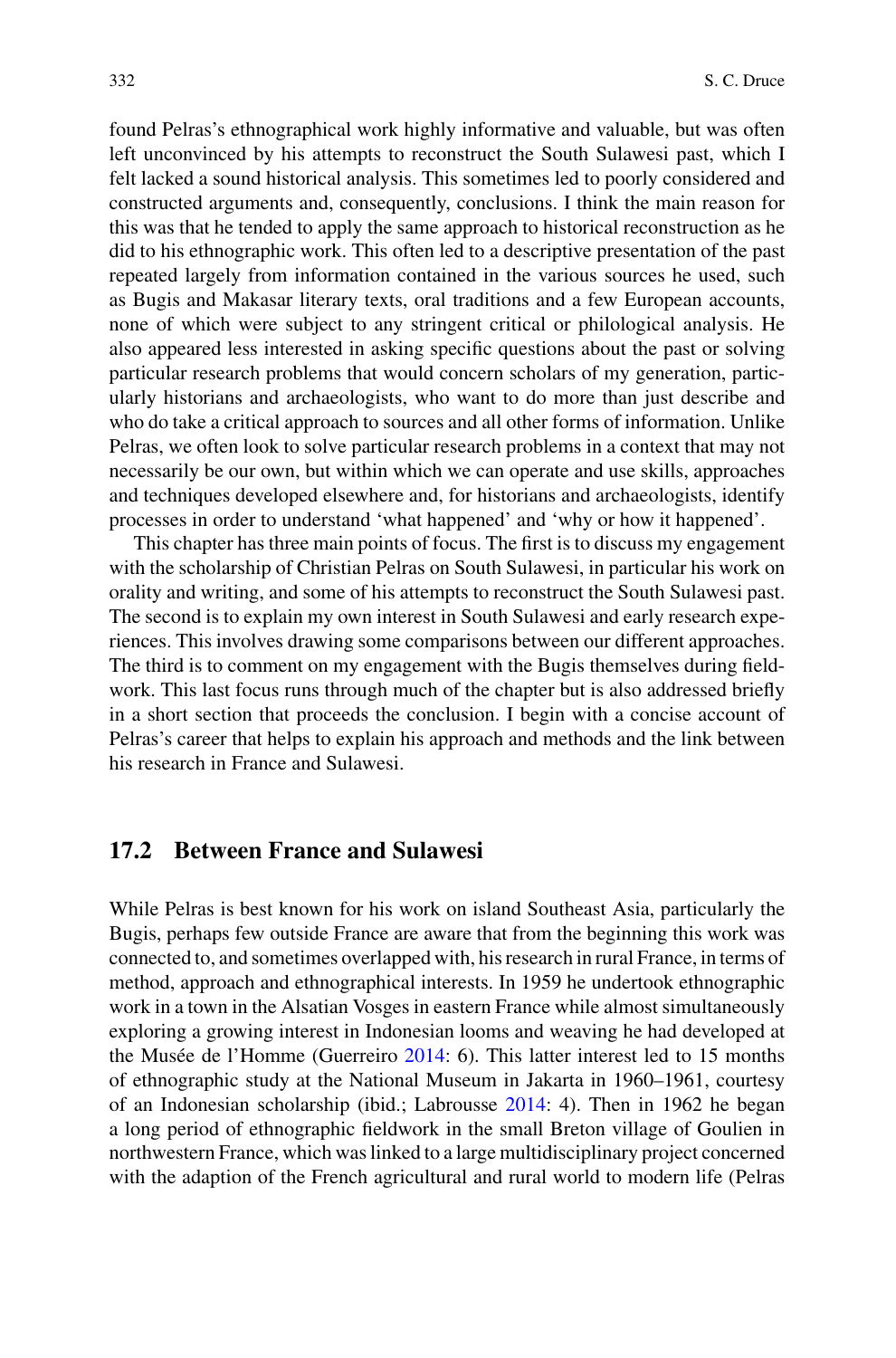[1966:](#page-21-0) 153). The material from this work formed his doctoral thesis that he completed in 1966 at Université Paris-Sorbonne. Pelras was the sole researcher for Goulien, and Robert Gessain, the director of the Centre de recherches anthropologiques, entrusted him with this role on the advice of the prehistorian and ethnologist André Leroi-Gourhan. According to Bernard Paillard [\(2012\)](#page-21-1), an important factor in choosing Pelras was his interest in global comparative ethnology and a desire to carry out both 'exotic' ethnographic research in Indonesia and ethnographic research in France.

Campbell Macknight [\(2016:](#page-21-2) 8) highlights the importance of Pelras's Goulien work in understanding his later research in South Sulawesi, and a quick look through his thesis (Pelras [1966\)](#page-21-0) does indeed reveal many of the same interests and approaches he later applied to the Bugis. In Goulien, Pelras's main concern was to document the small rural community's adaption and change from the nineteenth century until the 1960s. As with his work in South Sulawesi, Pelras seemingly explains and documents almost every aspect of Goulien village life in meticulous detail and provides detailed descriptions of various elements of material culture and techniques, and related changes and innovations. This latter interest in material culture and techniques reveals the influence of Leroi-Gourhan, particularly his ideas on comparative technology. From the beginning, he appears to have been an important theoretical influence on Pelras, which continued in his later Sulawesi work.[4](#page-4-0) Good examples of this are Pelras's application of Leroi-Gourhan's *degrés du fait technique* (hierarchised degrees in technical phenomena) that he used, for example, in his technological analysis of looms in island Southeast Asia and Bugis and Makasar houses that allowed him to reveal indigenous aspects of material culture and identify various innovations and borrowing and from where these later influences may have come (Pelras [1972,](#page-21-3) [1975,](#page-21-4) [2003\)](#page-22-3).

It is possible that the appeal of the Bugis to Pelras was in some way linked to similarities that their society shared with that of Goulien. Both are predominantly rural agricultural societies, and both the Bretons and Bugis are cultural minorities in their respective countries, continuing to adapt and change in response to the encroachment of the modern world. Although to my knowledge Pelras never published a comparative Bugis–Goulien study, he did give talks on Goulien at several Indonesian universities and many talks on the Bugis at universities and in research seminars in France and other Western countries (Labrousse [2014:](#page-20-1) 4). At one talk he gave at Universitas Islam Negeri Sunan Ampel Surabaya in 2005 on 'Tradisi dan budaya lokal dalam perspektif etnisitas' (Tradition and local culture in ethnographic perspectives), he drew a number of comparisons between the two societies and presented some of his ethnographic films of Goulien, as he had shown similar ethnographic films of the Bugis in France.<sup>5</sup> He emphasised various similarities between the two societies, noting that both represented traditional societies that had been resistant to aspects of

<span id="page-4-0"></span><sup>4</sup> As a student, Pelras took some of Leroi-Gourhan's classes at the Musée de l'Homme. Leroi-Gourhan was also his research director after he was recruited to the Centre national de la recherche scientifique (National Centre for Scientific Research) in 1966 (Guerreiro [2014\)](#page-20-2). On Leroi-Gourhan and some of his ideas, see Françoise Audouze [\(2002\)](#page-19-0) and Christophe Delage [\(2017\)](#page-20-3).

<span id="page-4-1"></span><sup>5</sup> For a brief summary of this talk, see [https://www.reaksipress.com/antropolog-bahas-masyarakat](https://www.reaksipress.com/antropolog-bahas-masyarakat-bugis-di-iain-sunan-ampel-surabaya/)bugis-di-iain-sunan-ampel-surabaya/.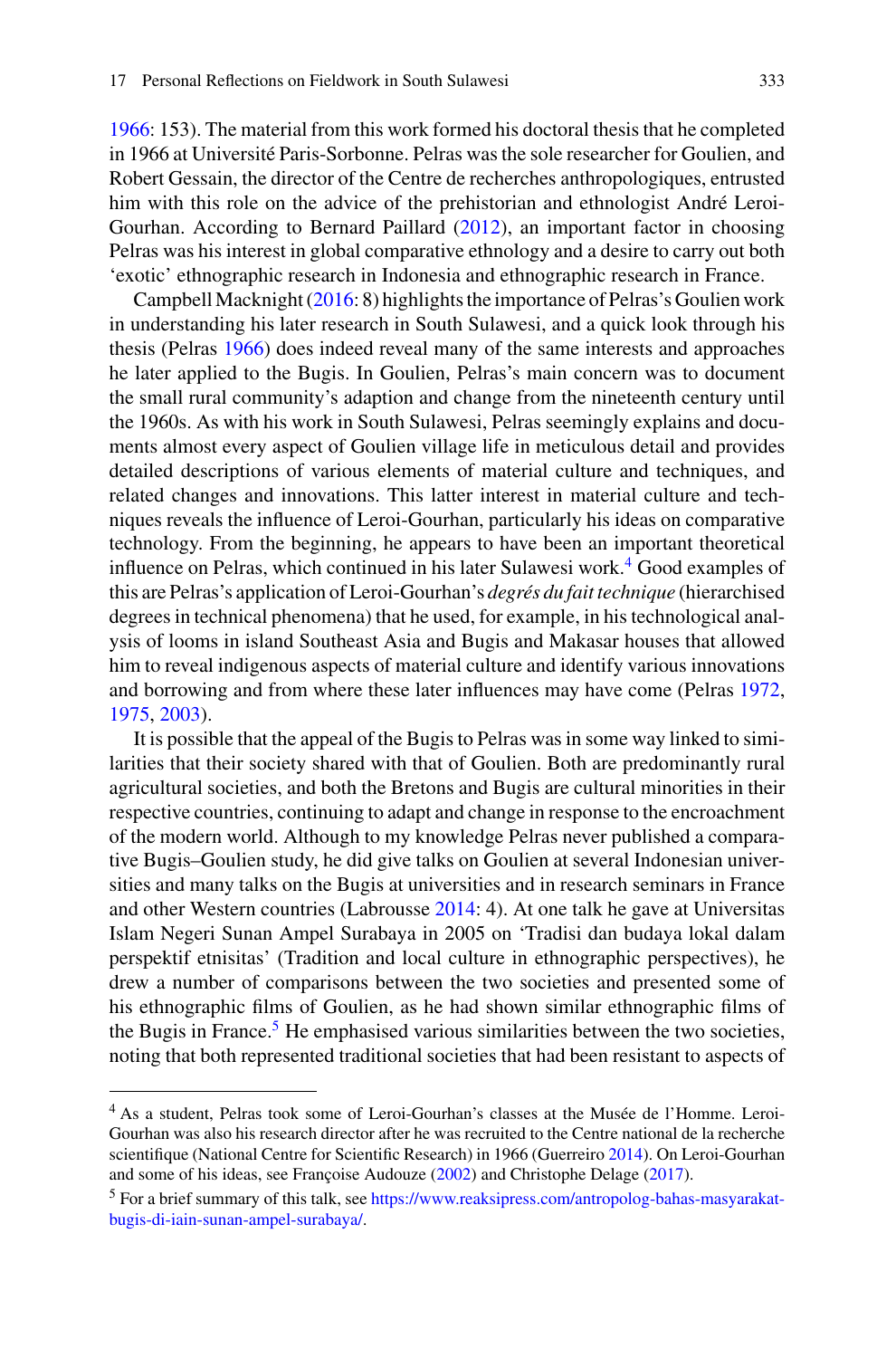modernisation, such as in agricultural practice, as both valued their culture and traditions and had retained many aspects of their pre-Islamic and pre-Christian beliefs. Reflecting his interest in how societies changed and adapted to modernity over time, Pelras noted that the Bugis engagement with globalisation began in the seventeenth century but for Goulien it was not until the nineteenth, which was perhaps why the Bugis were the more open of the two to the outside world and change.

As with his research on the Bugis, Pelras took a long-term approach to Goulien, returning numerous times over the years, particularly in the 1970s, and again when he retired, leading to an updated version of his original thesis, published in 2001, followed by an ethnographic film, *Goulien, le retour* (Goulien, the return). This longterm approach reflected Pelras's interest in documenting and observing change and adaption in response to national and global change. While I have not read his updated thesis on Goulien, his work on this aspect of Bugis society is authoritative and shows how the Bugis have and continue to change as they engage with modernity while at the same time maintaining crucial elements of their cultural identity (Pelras [1996:](#page-22-1) 269–339).

#### **17.3 My Early Research Experiences in South Sulawesi**

My first real experience of the Bugis and South Sulawesi dates to my year at UNHAS in 1996–1997 as part of my undergraduate degree in Southeast Asian studies and language at Hull University. During that year I was required to undertake a year research project, and Ian Caldwell, my supervisor and leading South Sulawesi scholar, suggested I work on the history of a Bugis kingdom called Sidénréng, preferably looking at the period before conversion to Islam in the early seventeenth century. Caldwell, perhaps optimistically, presented me with a couple of Bugis-language texts he thought might be useful and later posted to me an early twentieth-century Dutch article along with a Dutch–English dictionary. I could read neither language at the time but learning Bugis was on the agenda at UNHAS, and Muhlis Hadrawi, a Bugis from Boné who was then an assistant in Fakultas Sastra (Faculty of Letters, now Fakultas Ilmu Budaya, Faculty of Humanities), was assigned the job of teaching me individually. Muhlis proved to be an excellent teacher and great discussant on all things Bugis. He is now a prominent faculty member and expert in his own right, and remains a close friend and colleague. At this time I was also fortunate to make the acquaintance of the late Muhammad Salim, an independent scholar of Bugis manuscripts and former head of the Sidenreng-Rappang (Sidrap) regency cultural office who had previously assisted several foreign researchers. From Salim I learned a lot about Bugis manuscripts and some of the more archaic aspects of the language. He also allowed me to access the large collection of mainly photocopied manuscripts he had accumulated over the years and took me to Sidrap where I would research my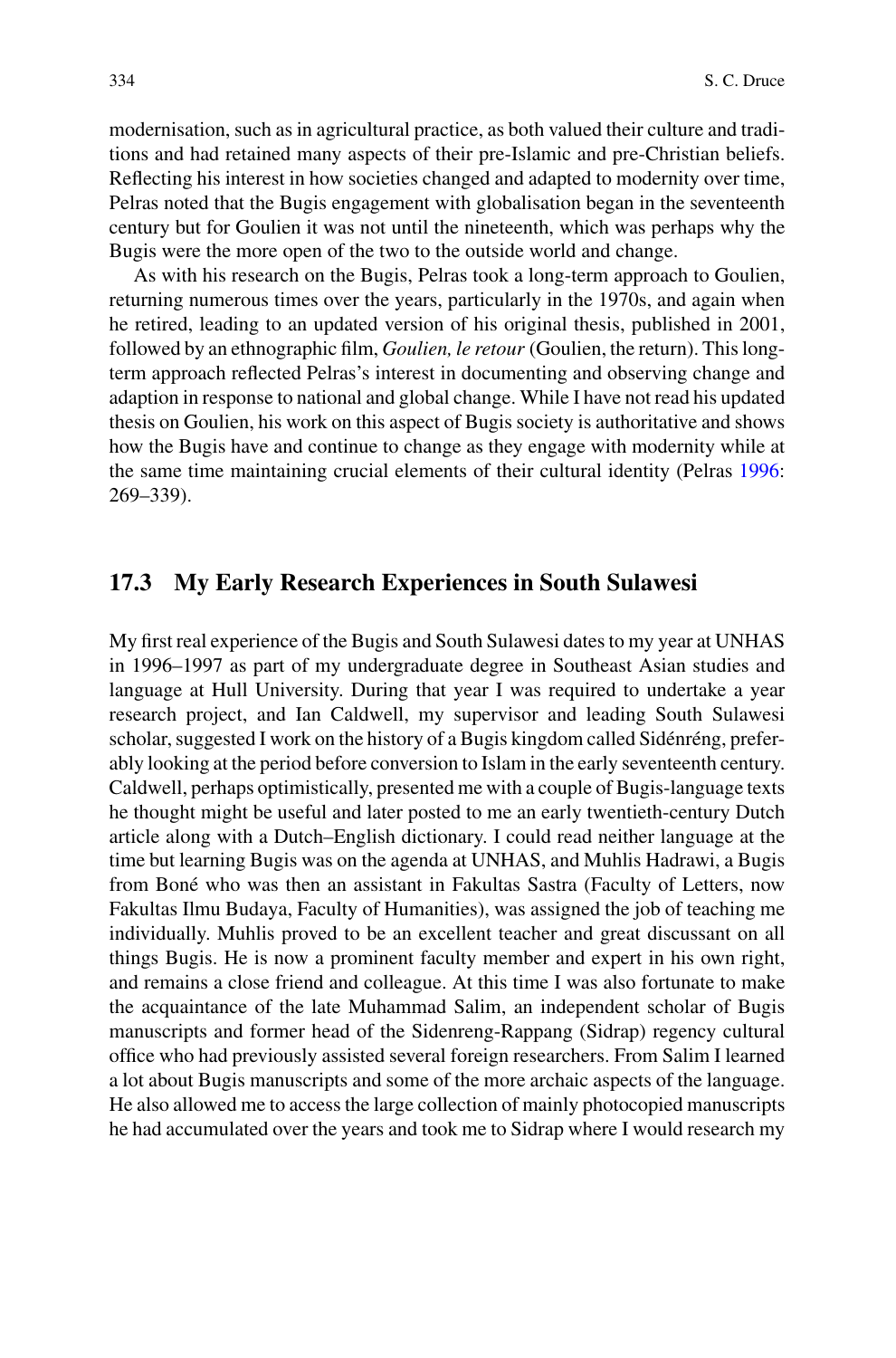project, and introduced me to a Tolotong family with whom I could stay.<sup>[6](#page-6-0)</sup> Salim's direct and plain-speaking manner was also a good introduction to the Sidrap Bugis and a contrast with Muhlis, who like many Bugis from Boné had a much softer manner.

The project itself mainly revolved around a short Bugis text that listed out and through formulaic expressions divided the tributary lands attached to Sidénréng and the lands that formed the domain, or core, of the kingdom[.7](#page-6-1) The aims were to provide a comprehensive understanding of the list and its formulaic expressions and the political relationships the list conveys. This entailed locating and visiting as many of the 31 toponyms named as possible, many of which extended to a number of related settlements and various *keramat* (a sacred place where offerings and requests to ancestors are made), recording their geographical location with a handheld global positioning system (GPS), carrying out geographic surveys, collecting oral traditions and mapping out the kingdom. I supplemented the oral and geographical data I collected with analysis drawn from several Bugis textual sources supplied by Salim and various, mainly local, publications.

Caldwell appeared impressed with the work I posted to him and offered to provide funding if I would be willing to do something similar on a neighbouring kingdom called Soppéng and write a report on the findings (Druce [1997\)](#page-20-4). I agreed and spent the best part of a month travelling around Soppéng with Andi Ria Akudran (Kudu), a UNHAS graduate in Bugis and Makasar literature from Soppéng whom I met through Muhlis. Together we visited a huge number of villages, identified others long abandoned, located many other ritual and historical sites, and collected oral traditions. We used his family home in Tajuncu as a base but often slept in what-ever village we found ourselves in by evening.<sup>[8](#page-6-2)</sup> Kudu was expert in utilising and establishing genealogical links with other Bugis in Soppéng, for both research and accommodation, and I learned a lot from him about the importance of Bugis familial ties, however distant. I also encountered a number of *bissu* (pre-Islamic transvestite ritual specialists) in Soppéng and attended a *bissu* ceremony at the Bola Ridiqé (a former palace). I had met none in Sidrap and the *bissu* seemed to be absent from that regency.

Before I had left Britain, Caldwell had attempted to impress on me the fascination of research in South Sulawesi. I was now in full agreement and shortly before I returned to Britain Caldwell arrived in Makassar and, accompanied by Muhlis and Iwan Sumantri (an archaeologist from UNHAS), we spent a few collegial days together in Soppéng and Sidrap. There were several reasons why South Sulawesi

<span id="page-6-0"></span><sup>&</sup>lt;sup>6</sup> The Tolotong are non-Islamised Bugis who today perhaps number about 20,000 and live mainly in Amparita and Otting in Sidrap. According to their traditions, they are from the village of Towani in the former kingdom of Wajo, but were asked to leave after they refused to accept Islam in the seventeenth century. Eventually, they arrived in Sidénréng where the ruler granted them permission to settle.

<span id="page-6-2"></span><span id="page-6-1"></span><sup>&</sup>lt;sup>7</sup> For a discussion on the political structure of the South Sulawesi kingdoms, see Druce  $(2009)$ : 26–32, [2014\)](#page-20-5).

<sup>&</sup>lt;sup>8</sup> Sadly, Kudu died in a car accident in May 2019, shortly after his third re-election to Dewan Perwakilan Rakyat Daerah (Regional Legislative Council) of Soppéng.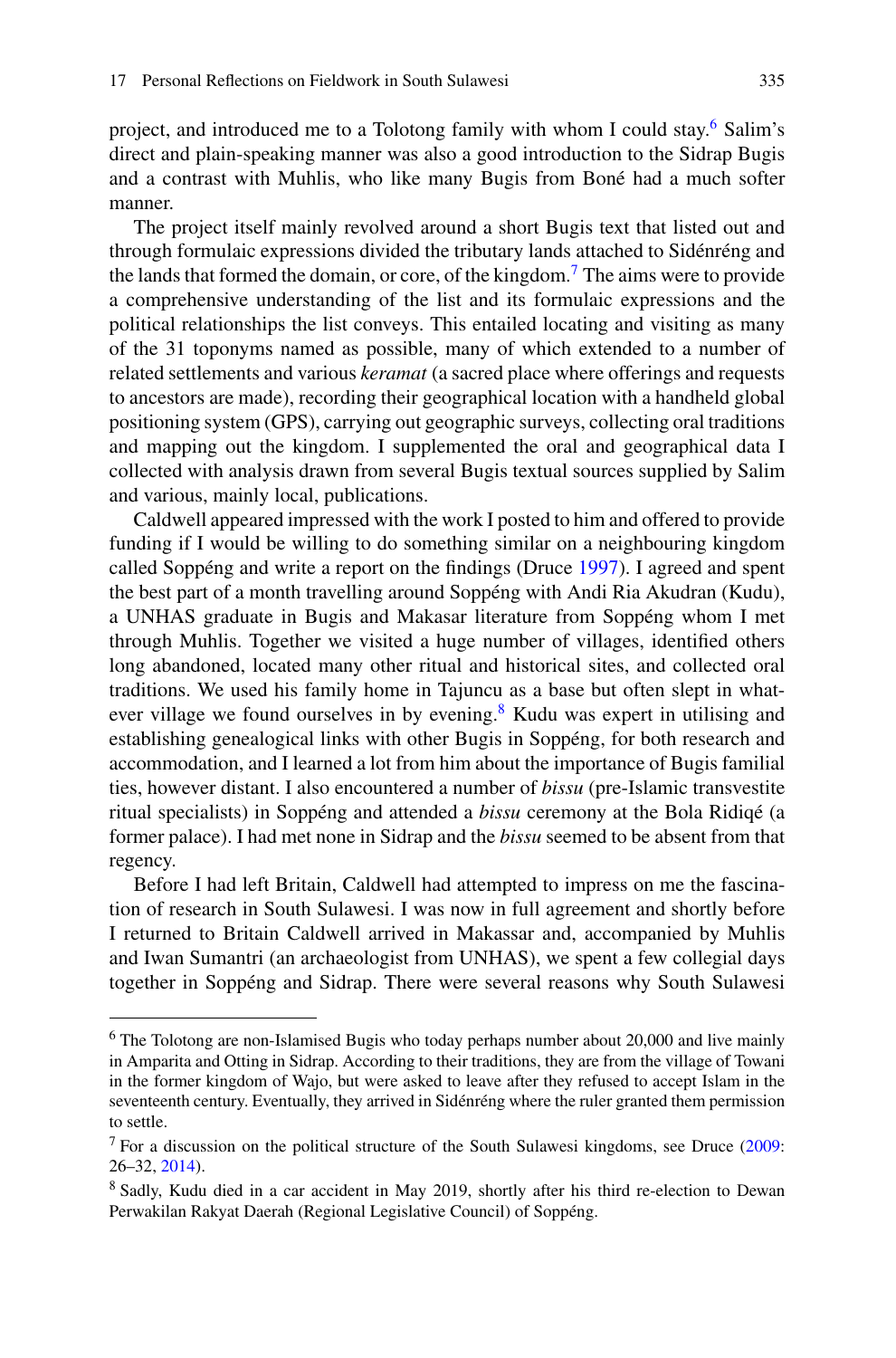captured my interest. As a boy I had been enthralled by the Arthurian legends and later progressed to more serious material on the topic and period, such as Leslie Alcock's *Arthur's Britain: History and archaeology,* A.D. *367–634* [\(1971\)](#page-19-1). I was intrigued by how such studies combined various sources, mainly historical and archaeological, to try and piece together the jigsaw of Dark Age Britain. As an undergraduate in Southeast Asian studies, I had developed a deep interest in another part of the world, but the attraction of finding a few pieces to add to the puzzle of early South Sulawesi history had the same appeal, as did the evident need to combine different sources and methods and to get out into the field to see what could be found.

South Sulawesi has no great abandoned ancient monuments. Instead, pieces to this jigsaw were to be found in villages, *keramat*, graveyards, rice fields, the landscape, megaliths, the people themselves and their*lontaraq* (indigenous writings in the Bugis script). $9$  The past, whether of individual villages, larger political groupings or kingdoms, formerly abolished in the 1950s, was still very much alive and often linked in some way to the present. This was particularly true of the origins, or perceived origins, of various settlements and kingdoms with the place the first ruler, or rulers, appeared from the upperworld or underworld still being important ritual sites, especially during rice planting and harvesting, and where one could often find sherds of old imported ceramics and iron slag. The existence of large numbers of indigenous Bugis and Makasar manuscripts that, I thought at the time, might contain all sorts of new and wonderful historical information was also appealing. As I later came to appreciate fully, the people of South Sulawesi had never adopted Indic religions and only accepted Islam in the seventeenth century, which offered fascinating potential for anyone interested in the evolution of indigenous Austronesian-speaking societies from small chiefdoms to large political units. In this respect South Sulawesi is perhaps the only region of maritime Southeast Asia where there are sufficient written and oral sources that, when combined with archaeological data, allow us to observe this evolution and perhaps help us better understand how Austronesian-speaking societies in other parts of Southeast Asia developed before adopting Indic religions and ideas.[10](#page-7-1)

Shortly after my final exams I returned to South Sulawesi for three months. Two of these were spent participating in The Origins of Complex Society in South Sulawesi (OXIS) project, a large international multidisciplinary project organised by Caldwell and David Bulbeck from the Australian National University in collaboration with Indonesian colleagues from Balai Arkeologi Sulawesi Selatan (South Sulawesi

<span id="page-7-0"></span><sup>9</sup> The term *lontaraq* is derived from the word *lontar* (palm leaf), the material originally used to record an indigenous script of ultimate Indic origin. Strips of palm leaf were sewn together and the script incised on them with a sharp instrument. These strips were then wound around two wooden spools and read as a single continuous line of text. Only about 10 palm leaf manuscripts exist today. All other Bugis and Makasar writings are preserved in thousands of paper manuscripts. Some are only a few pages in length but most are codices of 200–300 pages in length that function as depositaries for a wide range of miscellaneous independent texts or 'works' (Macknight [1984\)](#page-21-5).  $10$  See Druce [\(2017\)](#page-20-6) for a comparative analysis of empirical historical and archaeological data from

<span id="page-7-1"></span>South Sulawesi in relation to the main theoretical models that attempt to describe early Southeast Asian political formations, such as the mandala.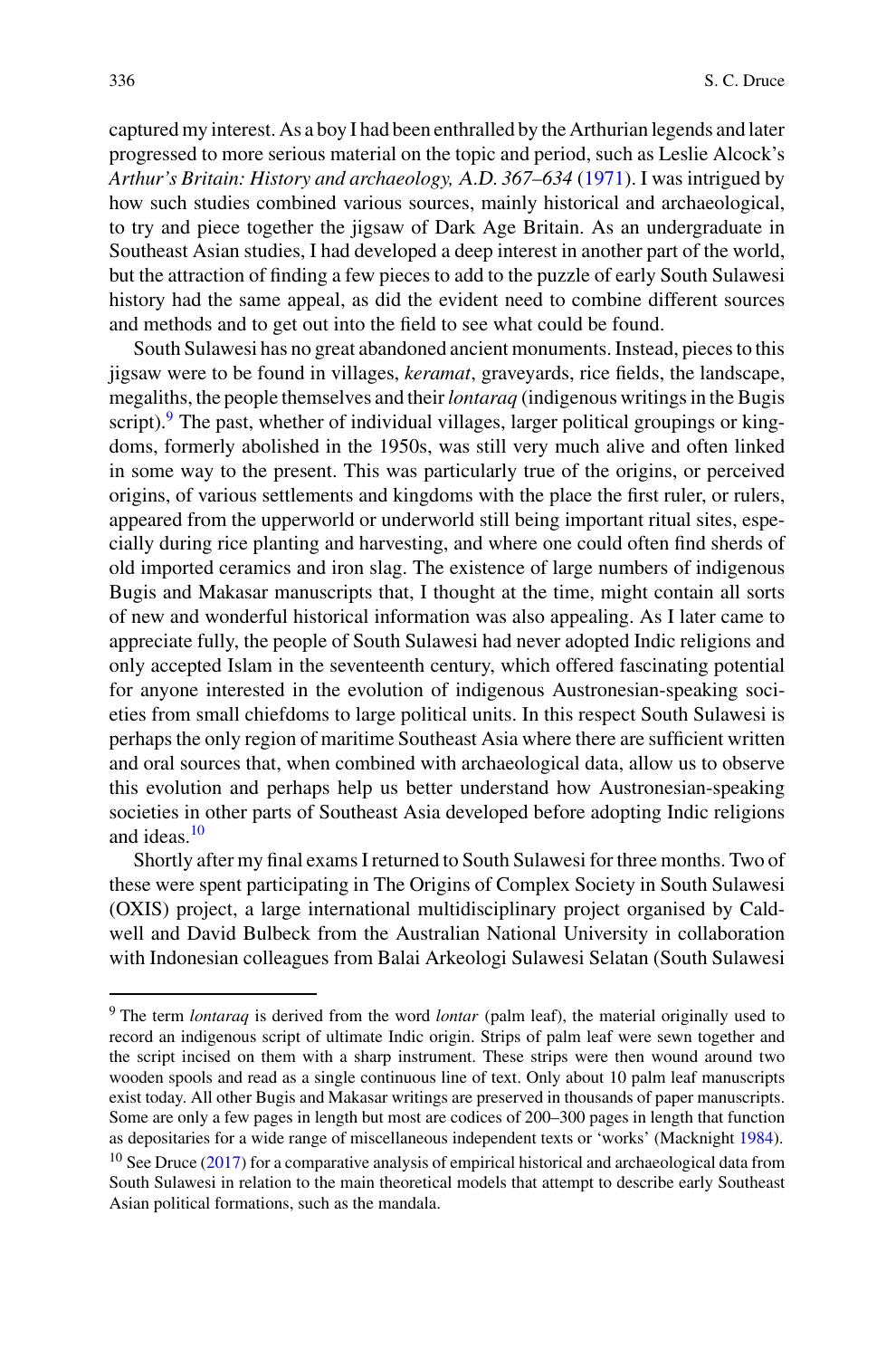Archaeological Office) and UNHAS. The main focus of the OXIS project was to investigate sites associated with Luwu, believed by many to be the oldest Bugis kingdom, and the mysterious kingdom of Cina in the Cenrana Valley area. These two kingdoms predominate in the great cycle of stories known as La Galigo and are recorded in thousands of pages of manuscripts.

One aim of the project was to investigate the possibility of an 'age of Galigo' between the tenth to thirteenth centuries followed by a short 'age of chaos' that proceeded the rise of the historical kingdoms, a scenario put forward by Pelras and others. I carried out research in Luwu, Wajo and Tana Toraja, and the Makasarspeaking areas along South Sulawesi's south coast to explore possible relations with Luwu. My role was to find, survey and record historical sites, document and photograph ceramics or other artefacts found, collect oral traditions and write a report with Caldwell, with whom I worked in several places in Luwu (Caldwell and Druce [1998\)](#page-19-2). During this period, I began to learn more about archaeology and the importance and value of imported ceramic and stoneware trade wares found in habitation sites and looted pre-Islamic burial grounds.

Later that year I began an MA in Southeast Asian studies and for the dissertation element focused my attentions on a 13-page Bugis text from Sidénréng, essentially made up of 14 independent oral traditions linked only by an opening gloss at the beginning of each that attempted to associate them with the founders of the kingdom. I presented a transcription, translation and analysis of the text and attempted to explore the nature of Bugis historical sources and comment on the relationship between the oral and the written registers (Druce [1999\)](#page-20-7).

The above experiences inevitably led me to embark on a PhD in South Sulawesi historical archaeology and in mid-2000 I arrived in Makassar to carry out about 15 months of fieldwork. During the previous year I had worked on my Bugis and improved my comprehension of Dutch. The former was essential for reading Bugis manuscripts and the latter mainly useful to utilise B.F. Matthes's *Boegineesch– Hollandsch woordenboek* (Bugis–Dutch dictionary, [1874\)](#page-21-6) and some of his other works [\(1872,](#page-21-7) [1875–1881,](#page-21-8) [1881;](#page-21-9) Brink [1943\)](#page-19-3), Cornelis Speelman's long and detailed [1670](#page-22-4) report, a few important geographic and geomorphological works and a handful of nineteenth- and early twentieth-century Dutch articles and reports.[11](#page-8-0) I was fortunate in that I was already familiar with much of the local and international literature on the region and could gain access to more obscure local publications. I was also well acquainted with many of the local archaeologists and other academics, and had a number of Bugis and Makasar friends who had family homes in rural areas that I could use as initial bases for research. Importantly, I could also draw on the advice of academics with extensive research experience of South Sulawesi and use and adapt

<span id="page-8-0"></span><sup>&</sup>lt;sup>11</sup> There was also a number of important works in French, particularly articles by Pelras. To read these I was fortunate to have the help of my Indonesian wife, Itut, whom I met in 1996 when she was an undergraduate in French language and literature at UNHAS. We got married in 2001.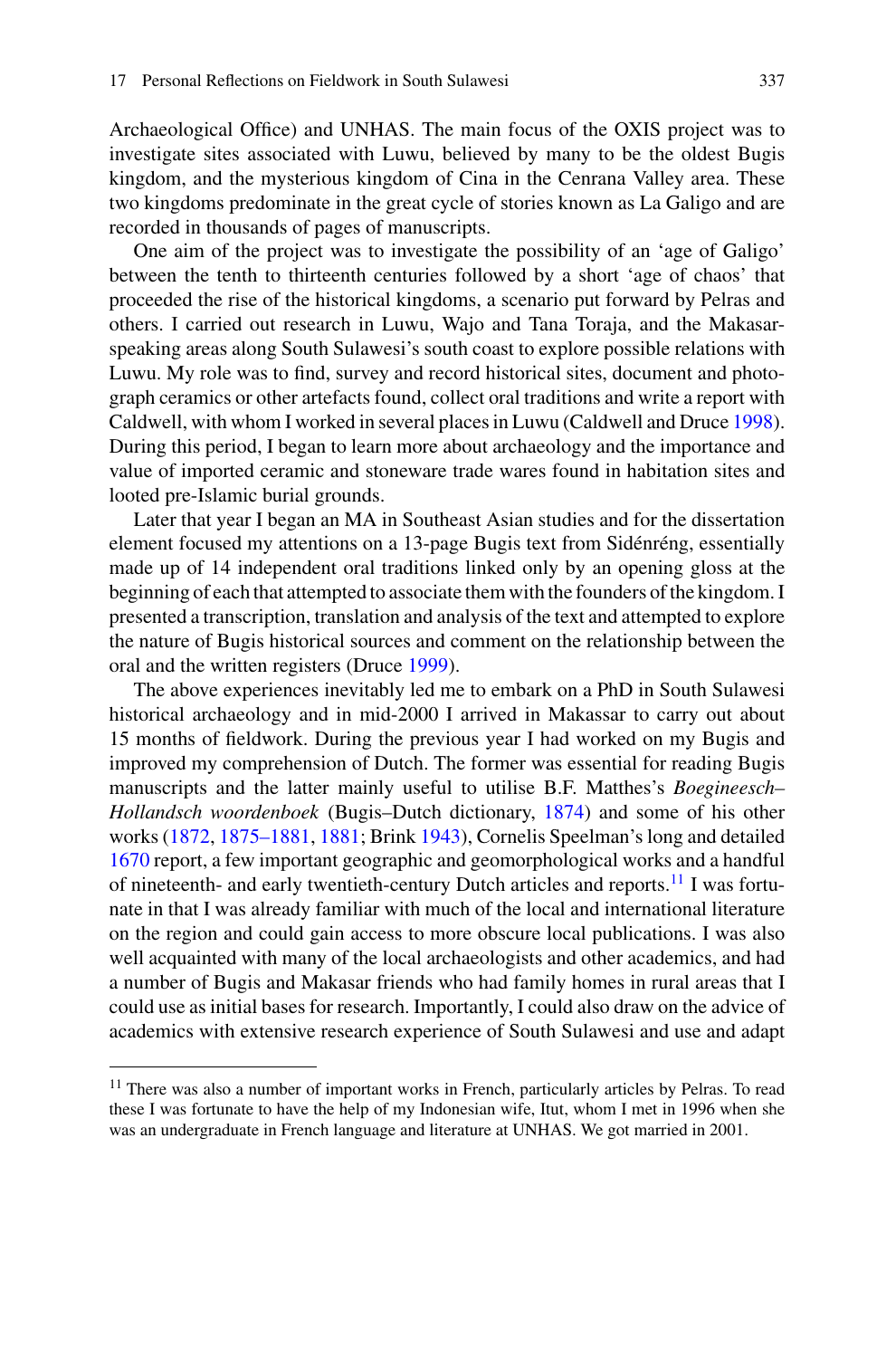some of their ideas and methods, in particular those of David Bulbeck, Ian Caldwell, who was my supervisor, and Campbell Macknight, all of whom were influential in different ways.

My PhD research had two main objectives. The first was to explore the rise and development of five kingdoms collectively known as Ajattappareng ([the lands] west of the lakes) from 1200 to about 1600. Three of the kingdoms were Bugisspeaking, but the two largest, Sidénréng and Sawitto, had significant and important Massenrempulu-speaking populations living in the low hills who I discovered had played important roles in the development of these kingdoms. The second objective was an inquiry into oral traditions of a historical nature in South Sulawesi, exploring their functions, processes of transmission, their use in writing history and their relationship to the written register, which aimed to build on Pelras's important work on orality and writing.

In order to achieve these objectives, I combined a range of sources and methods, including oral, textual, archaeological, linguistic, geographical sources and analysis as well as anthropology. Macknight's [\(1983\)](#page-21-10) seminal article on the rise of agriculture in South Sulawesi, which proposed a transition from swidden cultivation to wet rice agriculture, was important for establishing a basic theoretical perspective for the study. I learned a lot from Caldwell's [\(1988,](#page-19-4) [1995\)](#page-19-5) careful and insightful analysis of textual sources and his initial work in shifting thinking away from the chronicle model. Archaeologically, I applied the methods developed by Bulbeck [\(1992;](#page-19-6) Bulbeck and Caldwell [2000\)](#page-19-7) for archaeological survey work in South Sulawesi that focused on imported ceramic and stoneware trade ware sherds. Careful analysis of these sherds allowed for the creation of standardised chronological histograms that broadly tracked the relative increases and decreases in ceramics over time and allowed for detailed comparative analysis between individual sites and large political groupings. These data were also fundamental for dating and linking textual and oral sources to periods and places. Another influence was some of the ideas developed by James Fox and others from the Comparative Austronesian Project and the book series that followed. In particular, Austronesian ideas of origin and precedence (see Fox and Sather [1996\)](#page-20-8) brought greater clarity to many of the oral and written traditions I collected and I applied these ideas in historical and archaeological contexts. Jan Vansina's [\(1985\)](#page-22-5) work on oral traditions was also useful in terms of developing a typology for oral traditions.

As opposed to Pelras, I was less concerned with documenting and describing, and more with the processes that led to the emergence of complex society and its progression over a period of about 400 years. This involved a constant search over a wide geographical area to find and collect various oral data, locate and document historical sites, and carry out archaeological and geographic surveys. This was in contrast to Pelras who, while certainly well-travelled in South Sulawesi, often went back to the same places and people time and again over a long period in order to document material and societal change.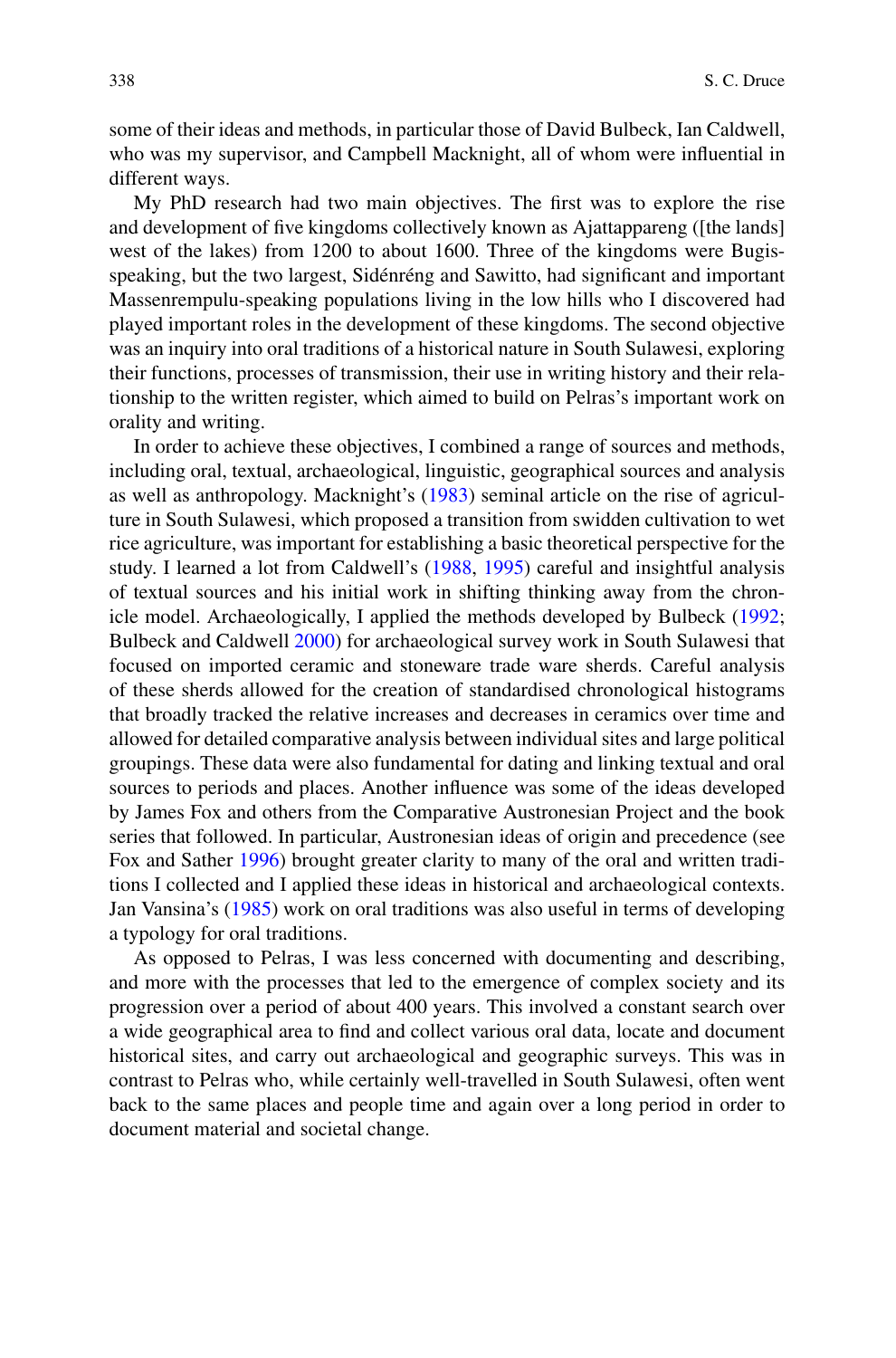## **17.4 Engaging with the Work of Christian Pelras**

#### *17.4.1 Orality and Writing*

Perhaps because their work revolves around the written word, many academics, particularly historians, have a tendency to elevate the importance of written material and accord writing with a greater role and importance than the societies they study ever did themselves. Some have made this mistake in relation to South Sulawesi, gravitating towards the few chronicles that exist only for a small number of the kingdoms and allowing these works to shape their perception of South Sulawesi historical writings, sources and history. While the contents of these chronicles reflect indigenous concerns, the inspiration for their creation appears to have been various external models (Macknight  $2000$ ; Druce  $2009$ ).<sup>[12](#page-10-0)</sup> These chronicles are exceptional in the corpus of South Sulawesi written historical sources, which is mostly represented by oral traditions that were written down at various points in the past and are generally no longer than one to three manuscript pages in length. Pelras [\(1979\)](#page-22-6) had in fact already cautioned about elevating the importance of the written word over that of the oral in a 1979 article written in French (L'oral et l'écrit dans la tradition Bugis), republished in English translation by Macknight as 'Orality and writing among the Bugis' (Pelras [2016\)](#page-22-7). The article is a particularly good example of the strength of Pelras's approach, demonstrating a high level of competence in both spoken and written Bugis with the results derived from long-term direct engagement with society in order to gain a comprehensive understanding of the problem and collect sufficient data.

Pelras was the first to investigate the relationship between orality and writing in South Sulawesi and supported the results set out in this paper with a wealth of detailed data. Drawing on a wide range of genres, such as the La Galigo literature, folk sayings and poetry, he demonstrated that there was not simply a complementary relationship between orality and writing but continuous interaction between them, with no recognisable boundary separating the two. Pelras provided numerous examples to show how the same work of literature could be found in both written and oral form with the former often containing features of oral expression and the latter features of written expression. This movement from one register to the other was both 'frequent and unexceptional', and literature was essentially 'a single entity' with writing and orality 'inseparable forms of expression' with neither register seen as more noble or prestigious than the other (ibid.: 44). He further observed that

<span id="page-10-0"></span> $12$  I define a chronicle as a methodological account of past events that took place under successive rulers. While there were some longer works that can be described as chronicles produced in the nineteenth and twentieth centuries, the four earliest, inspired by Portuguese models, were written in the seventeenth century for the Makasar kingdoms of Gowa and Talloq and the Bugis kingdoms of Boné and Wajo. For an overview of the South Sulawesi chronicle tradition and the factors that shaped later longer written works, see Druce [\(2016:](#page-20-9) 75–79).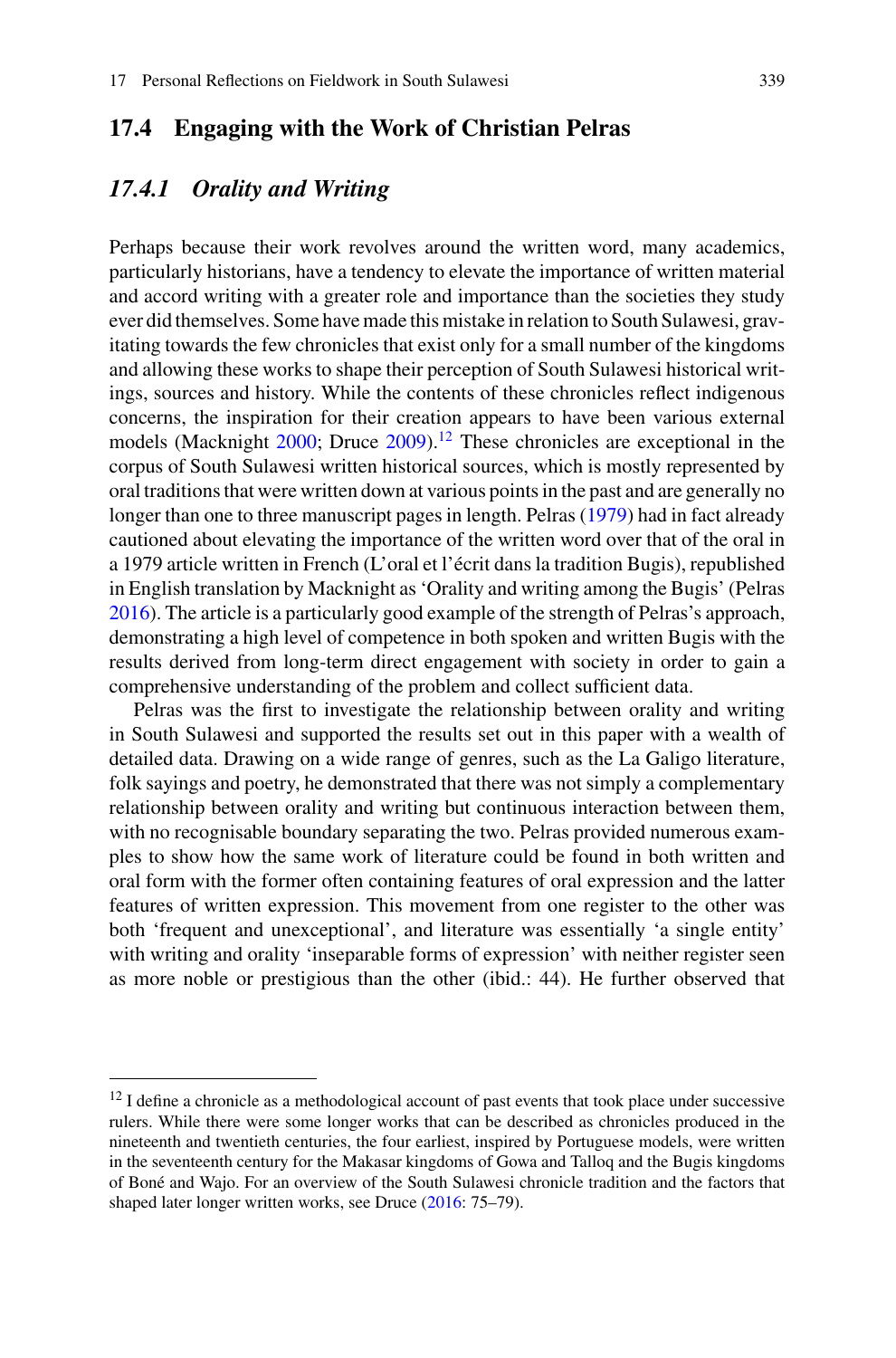while writing may be useful for preserving information, orality was by far the more common and more effective means of disseminating information.<sup>[13](#page-11-0)</sup>

As with much of his ethnographic work, Pelras's main purpose was to document, explain and interpret this aspect of Bugis culture, and he was far less concerned with the wider theoretical implications of his findings or applying them to ask specific questions, such as how his data could challenge Great Divide theories.<sup>[14](#page-11-1)</sup> His insights and rich data did, however, have an important impact and influence on other scholars working on Bugis and Makasar literature, perhaps more so than his other South Sulawesi papers, stimulating further intellectual inquiry. While Pelras was not specifically concerned with historical material, it was historians who were perhaps the most profoundly influenced by his work, particularly in terms of how they thought about the nature of their oral and written sources and how such sources should be approached, understood and interpreted. A particularly good example is Macknight's 1984 paper that explores the concept of a 'work' in the Bugis manuscript tradition and draws on Pelras when considering the implications this has for a 'work' that may initially have been an oral or written creation but its transmission could be through either, or both, registers.

My own research on the relationship between orality and writing is another example of the influence of Pelras, partly because it was through his work that I realised the need to examine the relationship between oral and written historical sources and the important role that orality has played in transmitting the past in society. This was very much on my mind when collecting oral traditions in Bugis, Makasar, Massenrempulu and Toraja areas of South Sulawesi and, with the help of Muhlis, trawling through the microfilm collection of Bugis manuscripts at the Makassar branch of the National Archives in search of material relevant to my study. Unlike Pelras, I was specifically concerned with oral and written sources that claimed to tell about the past and use them, where possible, to write history and link them to archaeological and other historical data and the landscape, and to understand local conceptions and perceptions of the past.

For historical material, I found that the relationship between orality and writing was not always as straightforward as 'texts', or a body of information, moving backward and forward between the two registers, although this was the case in some instances. I found that those who had read these texts would often re-disseminate the information orally but, in my experience, this was almost always from memory and the text itself referred to only if the informant considered something had not been remembered properly. While it was true that one could not focus on written historical material without taking orality into account, the reverse was not always true as many traditions and other oral historical information had never been recorded in writing. With historical material, movement was far more common from the oral to written

<span id="page-11-1"></span><span id="page-11-0"></span><sup>&</sup>lt;sup>13</sup> Pelras [\(2016:](#page-22-7) 26) notes that in the 1970s written Makasar literary reviews often ran out of steam and folded but oral literature gatherings remained much more popular.

<sup>&</sup>lt;sup>14</sup> See, for example, Jack Goody and Ian Watt [\(1968\)](#page-20-10), Walter J. Ong [\(1982\)](#page-21-12), Jack Goody [\(1987\)](#page-20-11) and David R. Olson [\(1994\)](#page-21-13), who emphasise opposition between orality and literacy and argue that writing transforms the way people think and brings about cognitive, social and institutional changes.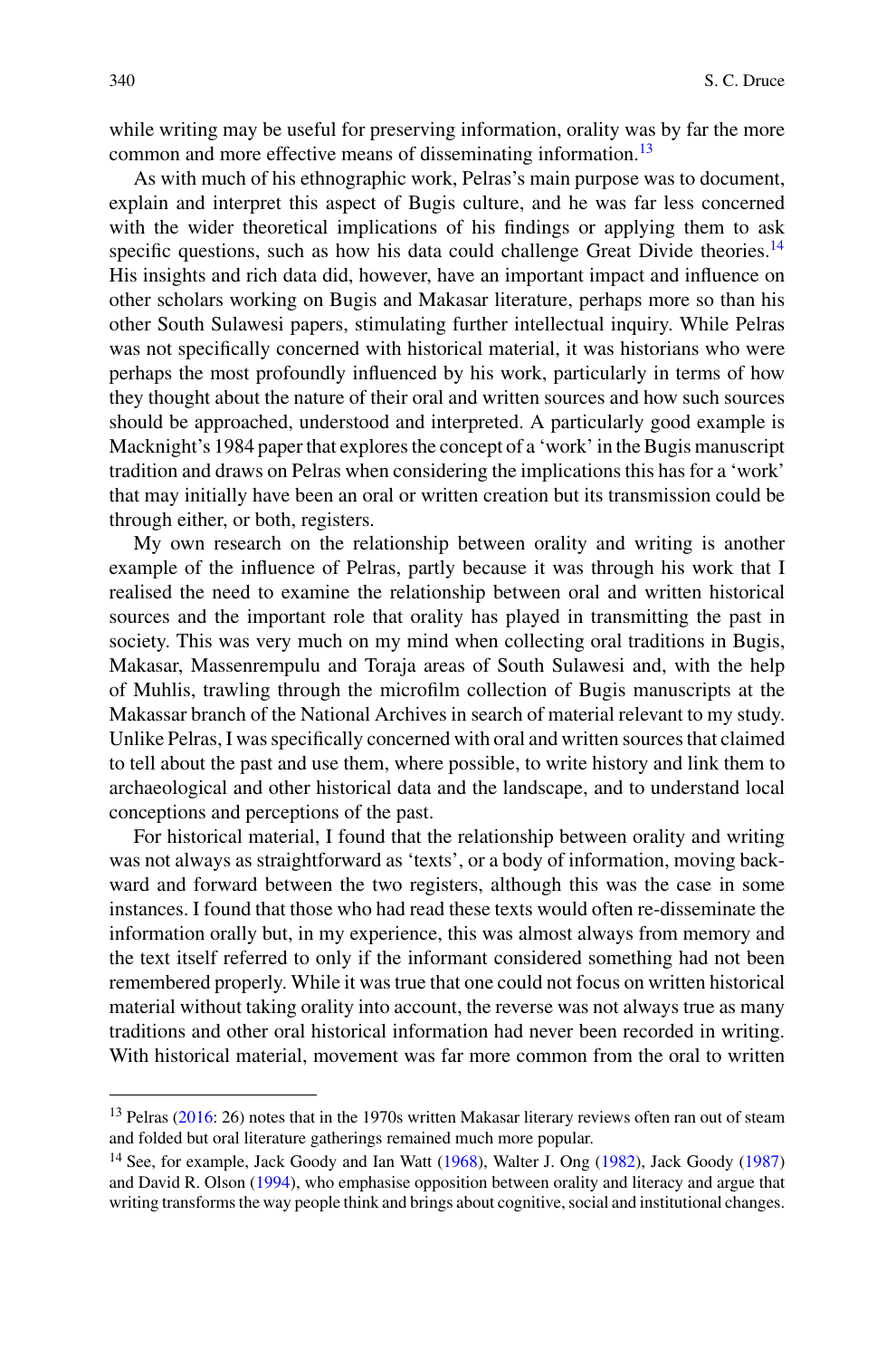register, much less so the other way around, and it became clear that the vast majority of Bugis and Makasar written texts about the past were derived from oral traditions that had been frozen in writing at various points in the past. The one major exception to this were elite genealogies, which I believe were the only category of written texts about the past to have been recorded in writing before the seventeenth century, probably from about 1400 (Caldwell  $1988$ ).<sup>[15](#page-12-0)</sup> As Macknight [\(1993:](#page-21-14) 11) notes, the recording of the elite to demonstrate descent would have been important in Bugis and Makasar society where status was ascribed and this appears to have been the main motive for the adoption and development of writing. Elite genealogies in oral form could be collected from most former kingdoms, smaller polities and tributary lands but, compared to written versions, I found them much less detailed and more often simply lists of rulers, and sometimes their spouses, with varying numbers of individuals missing.

While some of these recorded historical traditions were re-disseminated orally after being written down, it was often possible to collect versions of the same tradition that had continued their oral transmission. Such versions had invariably undergone significant transformations and reflected later societal changes. I also found a number of written texts containing versions of the same tradition recorded in writing at different periods in the past, with the version closest to the present having undergone considerable transformation in meaning and function.<sup>[16](#page-12-1)</sup>

Pelras noted that the development of a printed Indonesian literature among the urban elite in South Sulawesi had begun to develop in the late 1970s but was yet to have any significant impact on more traditional forms of 'literature', and that orality remained the most effective means of disseminating literature and other forms of information. Some 20 or so years later, his point about the importance of oral dissemination remained largely true outside Makassar and perhaps Parepare, South Sulawesi's third-largest city, especially for historical material and despite the increasing availability of modern print. While printed material was having an impact in rural areas, this was largely by way of local regency governments that published edited traditions in the Indonesian language taken from local manuscript sources. Only a few people appeared to have read this material, mainly local government officials, who had inadvertently fed these edited traditions back into the oral register when they related them to others. Far more people had heard these traditions than

<span id="page-12-0"></span><sup>&</sup>lt;sup>15</sup> From about the seventeenth century there appears to have been a movement to preserve various types of oral knowledge in writing, perhaps facilitated by an increasing availability of European paper. In addition to traditions of a historical nature, one can find a vast range of other topics, such as how to put up a fence, build a house, construct a boat and even choose the best type of horse for warfare. Such texts do not appear to have been created for practical purposes and it is unlikely they were ever referred to as traditional housebuilders and boatbuilders have always worked from oral knowledge and do not refer to written texts. Presumably this was also the case with fence-builders and when choosing a horse.

<span id="page-12-1"></span><sup>&</sup>lt;sup>16</sup> See Druce [\(2009:](#page-20-0) 81–90) for examples and a discussion.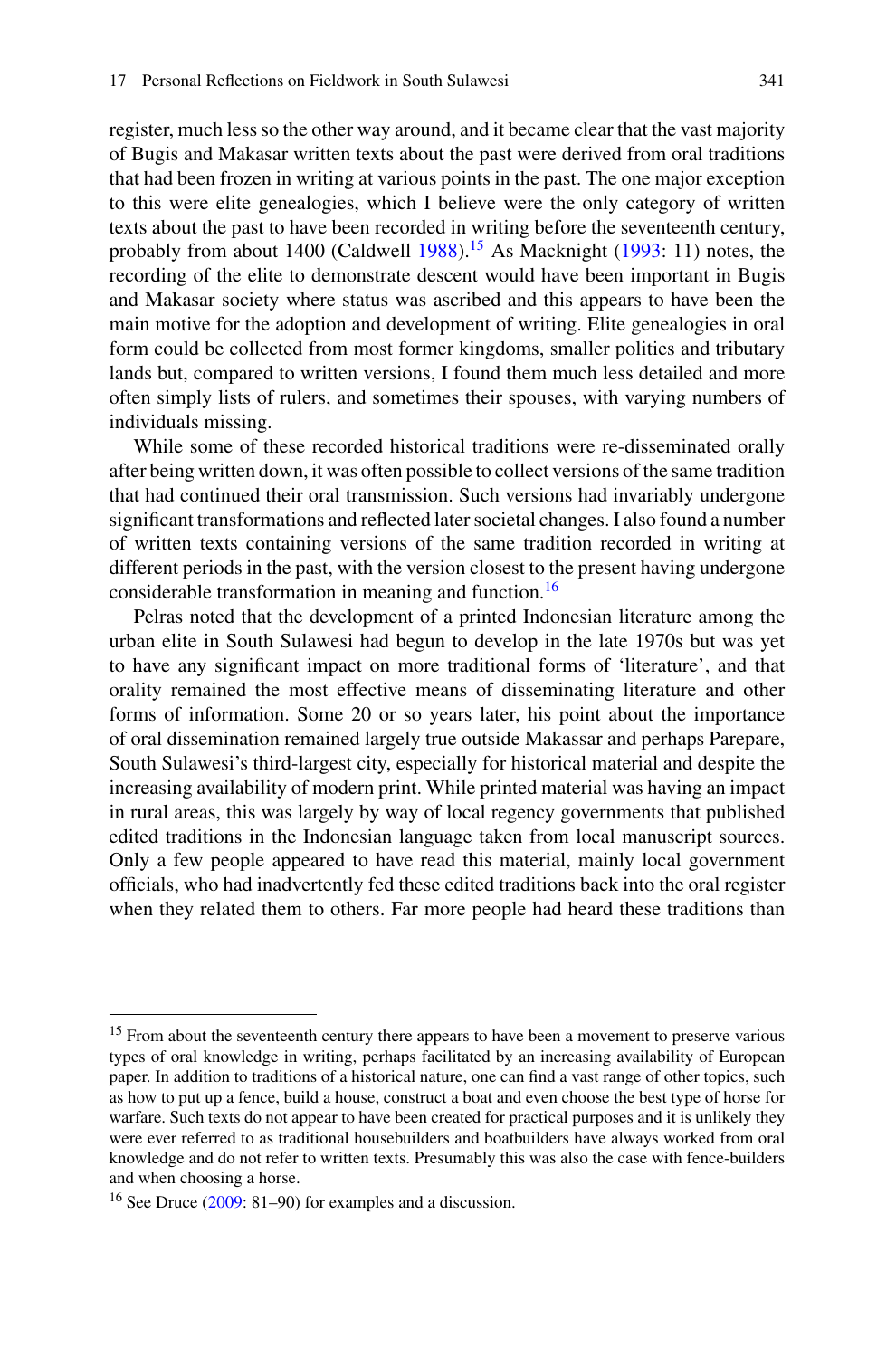had read them and the vast majority who had heard them were not aware they came from a printed source but had assumed them to be orally transmitted traditions.<sup>[17](#page-13-0)</sup>

Pelras's argument that orality was the most common and effective means of disseminating information is supported by the work of Sirtjo Koolhof [\(1999\)](#page-20-12), who shows that knowledge is first sought in the oral register and consultation of written texts is only considered necessary if oral information is considered lacking in some way. My own opinion is that orality has not simply been the main register for transmitting the past and other forms of information in South Sulawesi, which remained the case some 500 years after the development of writing, but it was also the register in which the past was largely constructed (Druce [2016\)](#page-20-9). While I do not agree with Pelras [\(2016\)](#page-22-7) and Macknight [\(1998\)](#page-21-15) that the seventeenth-century chronicles might have been adapted for oral performance, Pelras was undoubtedly correct in stating that 'Bugis is made to be heard' (Pelras [2016:](#page-22-7) 45).

#### *17.4.2 South Sulawesi History*

Given Pelras's interest in material and technological change, there was always a historical dimension to his work in both France and South Sulawesi. In an ethnographical context this was generally insightful and valuable, often revealing indigenous Austronesian aspects of material culture while providing clues on the origins of later technological influences. Over time he became increasingly interested in reconstructing early South Sulawesi history, which he wrote about in a number of articles and in his book on the Bugis. While a strength of his ethnographic work had been his ability to understand and apply local perspectives, the inability, or perhaps reluctance, to detach himself from this perspective sometimes proved to be a weakness when it came to historical work, perhaps clouding his objectivity. This was particularly true in relation to the La Galigo material that featured prominently in his attempts to reconstruct South Sulawesi's past, where he stated that 'most of my conclusions tally with the opinions of many of my elderly Bugis informants' (Pelras [1996:](#page-22-1) 51).

#### **17.4.2.1 An Age of Galigo**

Composed in segments of five syllables, the La Galigo stories provide a Bugis creation myth contained in the form of a cycle of stories contained in hundreds of handwritten manuscripts that were probably written down from the oral register from the eighteenth to the twentieth centuries. These stories tell of seven generations of 'white-blooded' Bugis nobles who descended or ascended to the middleworld (Earth) from the upper or underworlds. The central character of the cycle is the great

<span id="page-13-0"></span><sup>&</sup>lt;sup>17</sup> Today, more and more traditions appear on various websites and blogs but how 'new media' and orality interact has yet to be examined.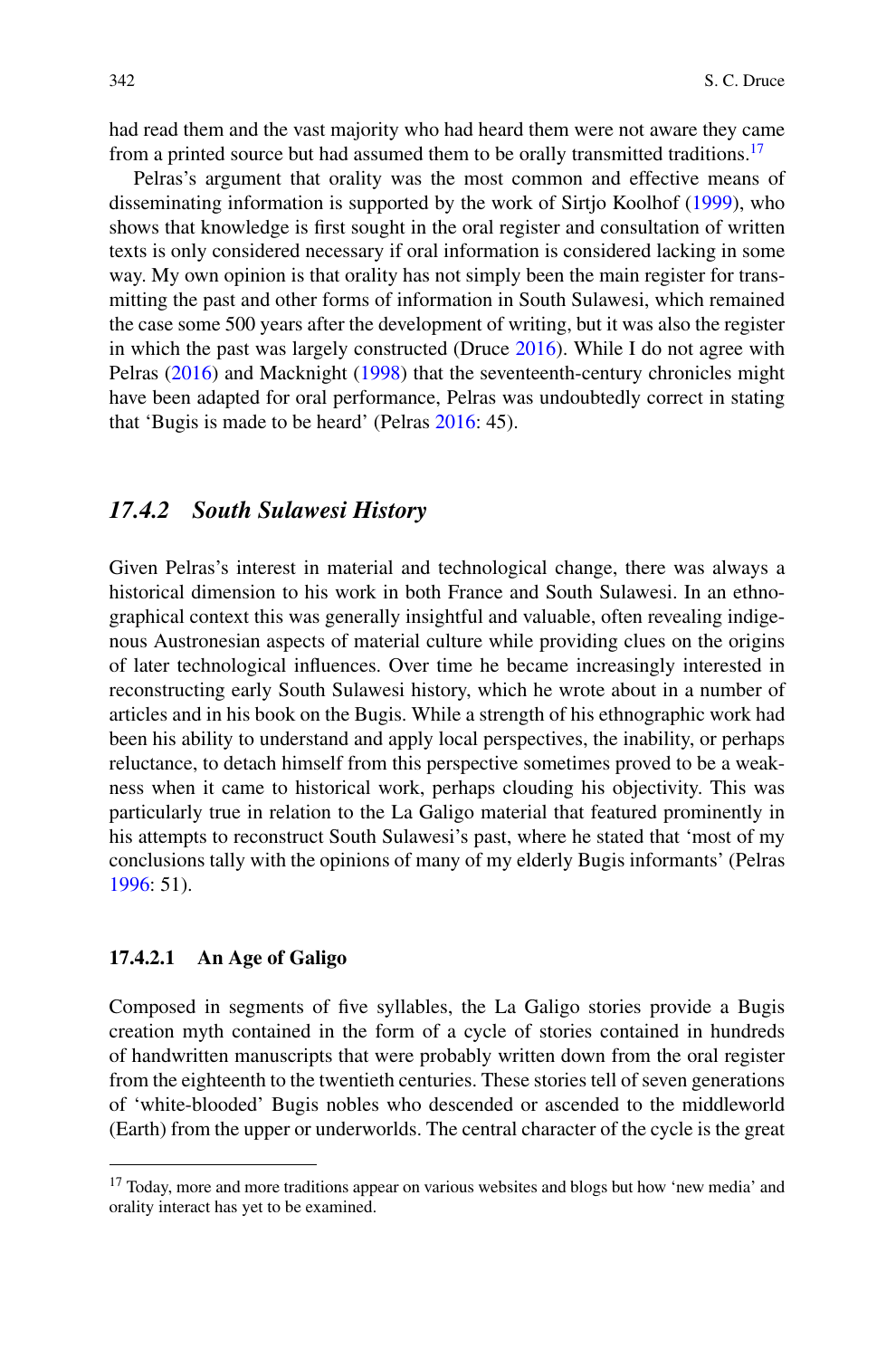Bugis culture hero Sawerigading, around whom many of the stories revolve. After seven generations, the ruling classes all return to the upper and underworlds leaving just commoners living on the middleworld.

Most scholars with an interest in South Sulawesi culture, history and literature consider the La Galigo cycle to be more of an ideological and literary expression rather than a historical source and have focused their attentions on its creation, development, structure, transmission and language. There is, however, a general perception in South Sulawesi society that the La Galigo stories do, in some way, refer to a distant past, despite the mythical nature of the stories and numerous anachronisms that appear in them. This interpretation also supports the widely held view that Luwu, followed by Cina, are the oldest of the Bugis kingdoms, despite the fact that the majority of Luwu's inhabitants do not recognise themselves as Bugis[.18](#page-14-0) Other places in South Sulawesi, and possibly beyond, appear in these stories, but most are situated in Luwu and Cina whose political economies appear to be based on trade with other parts of the Indonesian archipelago.

Pelras acknowledged that the La Galigo material is a highly problematic source for writing history and should be 'used with caution' (ibid.: 50). He was also aware that the picture presented in these texts of Bugis society, political organisation and the physical geography of South Sulawesi was at odds with more conventional Bugis historical sources. Still, based on his reading of the texts, he argued that they are partially 'referring to an actual past reality' (ibid.: 52), a time between about 1100 and 1300 ce, referred to as an 'age of Galigo' or the 'early Bugis period', followed by a short 'age of chaos', represented by the departure of the ruling elite, that ended about 1400 with the rise of more agrarian-based polities. His reconstruction of the physical geography of the region, based largely on the La Galigo stories and supplemented by data from later European sources, was highly problematic. He argued that the area where the central lakes are located took the form of an 'inner sea' where seagoing vessels could sail across the peninsula with the southern part of Sulawesi effectively being an island. Using European sources dating from the mid-sixteenth to nineteenth centuries, he argued that this inner sea was still evident in the sixteenth century.

Pelras presented a number of arguments to justify his use of the La Galigo texts to reconstruct early Bugis history. One was that as there were no other written sources for this period they should be explored as historical sources and where possible analysis should be supplemented by data drawn from ethnography and linguistics. He also attempted to use archaeological studies to make his case but his interpretation of the results from studies, particularly those from Soppéng (Kallupa et al. [1989\)](#page-20-13), stretched the data well beyond its limits. He also often relied on an outdated table of ceramic identifications produced by Suaka Peninggalan Sejarah dan Purbakala Sulawesi Selatan (Historical and Archaeological Heritage Unit of South Sulawesi) in the 1970s that both local and foreign archaeologists had long since discarded because of its flawed classifications. Another justification was based on the notion that the La Galigo texts were considered sacred and could not be modified, arguing

<span id="page-14-0"></span><sup>&</sup>lt;sup>18</sup> The language spoken by the majority of people in Luwu is Bahasa Tae', which is a Toraja language.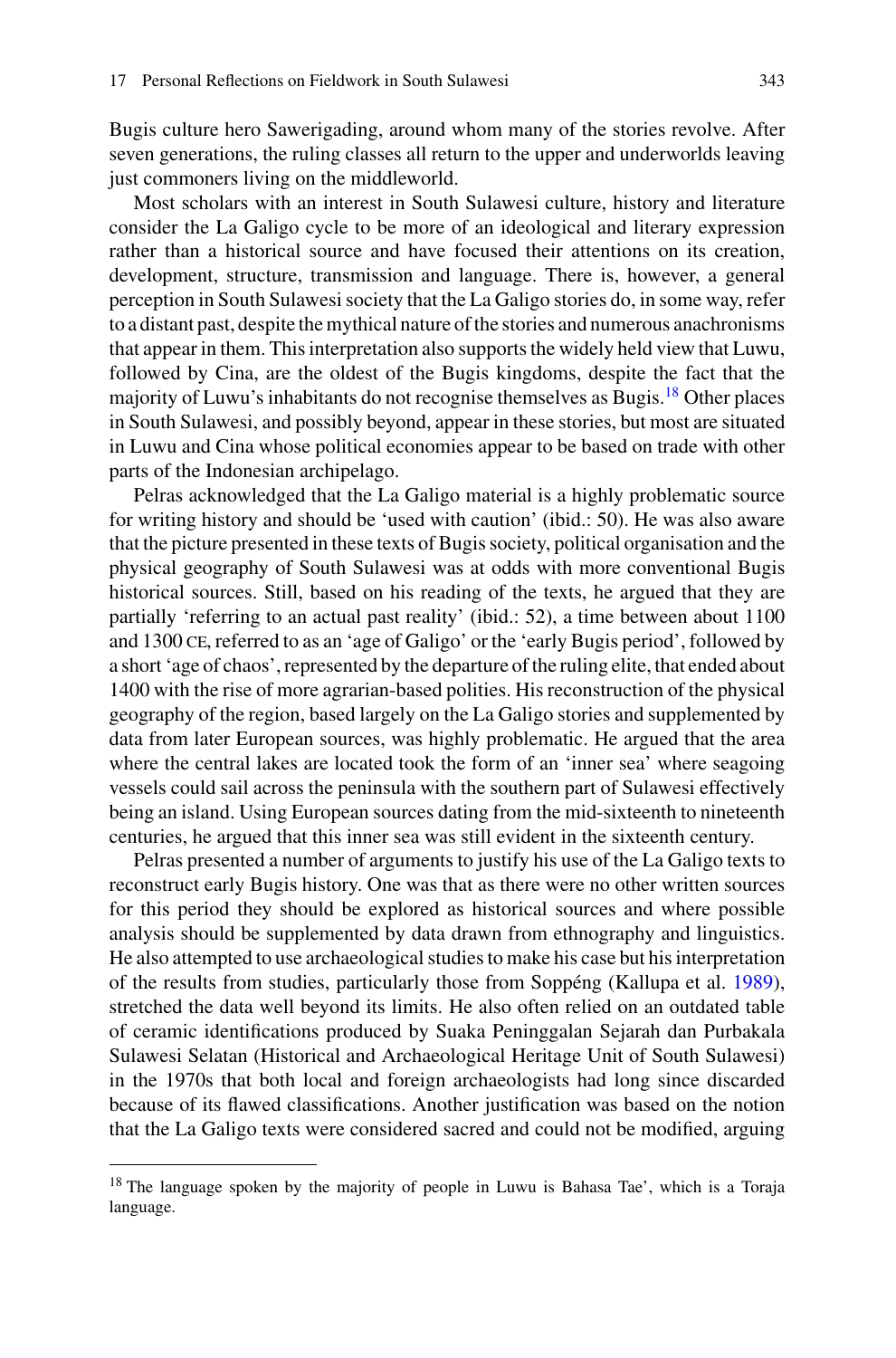that this strong textual and linguistic conservatism had considerable antiquity. This argument tended to ignore the numerous variations and wording between the various episodes and the revisions that had clearly taken place in the cycle of episodes as they grew and developed (see Koolhof [1999\)](#page-20-12). Although Pelras acknowledged the La Galigo texts to be at odds with historical sources, he did not undertake any detailed comparative analysis between the two.

Pelras [\(1996:](#page-22-1) 51) was 'confident that at least some part of ... [his] reconstruction will be confirmed by further research'. His main arguments were not, yet there was perhaps some truth in the La Galigo stories referring to a period in history, however ideological and mythologised, but it was not the period  $1100-1300$  CE. One of the aims of the OXIS project in which I had participated in 1998 had been to examine the claims for an 'age of Galigo' and 'age of chaos' through systematic archaeological investigation. This investigation focused mainly on Luwu and Cina but found no evidence whatsoever of a flourishing 'age of Galigo' or any societal upheaval to suggest an 'age of chaos'. Instead, the results were largely consistent with archaeological work carried out in other parts of South Sulawesi: the emergence of complex society in the thirteenth century, with little external trade of note before this date and demonstrable growth and progression in the centuries that followed (Bulbeck and Caldwell [2000\)](#page-19-7). The results further showed that it was unlikely that Luwu was the homeland of the Bugis, who appear to have moved into this region around 1300 from the south. While Pelras was essentially wrong about an 'age of Galigo' and that the La Galigo texts cannot be used as historical sources, as Caldwell and Wellen [\(2017\)](#page-20-14) argue, the stories do seem to contain a memory of a time when Luwu and Cina were the dominant polities in the eastern part of South Sulawesi, around the fourteenth and fifteenth centuries. Pelras had continually emphasised the importance of Cina in early Bugis history, a kingdom often ignored by other scholars. As recent research shows, Pelras was certainly correct about Cina's importance, although this importance was several centuries later than he had surmised (Hakim et al. [2018;](#page-20-15) Bulbeck et al. [2018\)](#page-19-8).

In *Manusia Bugis* [\(2006\)](#page-22-2), the Indonesian version of *The Bugis* (1996), Pelras referred to the OXIS project's results on a number of occasions. While there was perhaps a degree of stubbornness in his tone and some refutation in places, he did acknowledge that the new data had to be taken into account and that he would need to revise his analysis and hypothesis. He planned to present his revisions in an updated version of *Manusia Bugis*. Sadly, he was unable to complete this work due to deteriorating health.

#### **17.4.2.2 An Inner Sea**

Pelras's argument for an inner sea presented me with a problem. If he was correct then this would mean that a significant part of the Ajattappareng region would have been underwater during the period I was researching, 1200 to 1600 ce. This inner sea had not been a concern of the OXIS project and needed to be addressed, especially as Pelras had used a number of European sources from the sixteenth to nineteenth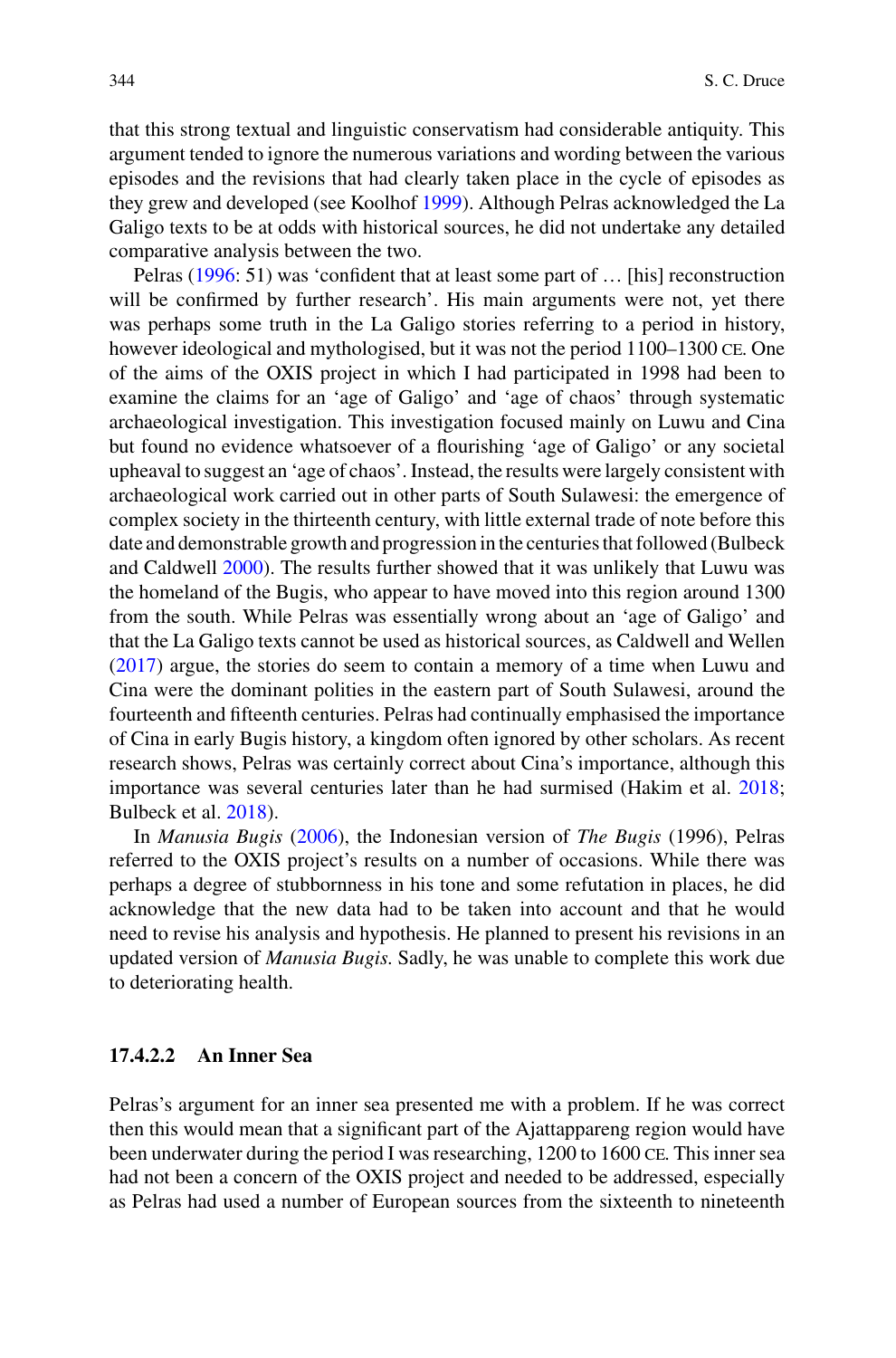centuries to support his reconstruction. The most important of these was a brief account left by the Portuguese visitor Manuel Pinto in a letter dated 1548, who informs us that he travelled from Suppaq to Sidénréng, where he stayed for a while with its ruler, whose city was located on the shores of a great lake. Pinto estimated this lake to have been about 20 leagues in length (110 km) and 4 to 5 leagues in width (22 to 27 km).

While there had been some changes in the physical geography of the region, which I investigated through geomorphological research, this was not one of them. In constructing his argument, Pelras did not really go beyond inferences derived from printed sources or seriously consider the implications of the annual flooding of the central lakes, Sidenreng, Tempe and Buaya, that takes place during the wet season from April to June which, as Ian Caldwell and Malcolm Lillie [\(2004\)](#page-20-16) conclude, was probably what Pinto witnessed. During the wet season these three lakes merge into a single body of water covering some 35,000 ha (Whitten et al. [1987:](#page-22-8) 255) that from north to south can extend for about 50 km and from east to west about 25 km (Druce [2009:](#page-20-0) 96–97, Figs. 3.1 and 3.2). During the dry season the contraction of the lakes is just as startling, shrinking to about 1,000 ha (Whitten et al. [1987:](#page-22-8) 255).

My analysis of Pinto's information differed from Pelras's. While Pinto's estimate of the lake's length seems an exaggeration, his estimate of its width seems to more or less tally with the present-day situation. Pinto had also given an estimate of 27 km from the coastal kingdom of Suppaq to the capital of Sidénréng, which appears reasonable given that my own measurement was 31 km (Druce [2009:](#page-20-0) 94). Conclusive evidence that there was no inner sea during this period came from archaeological research. I located five sites in Sidénréng dating from the thirteenth to fourteenth centuries within close proximity to the lake's present-day wet season expansion limit showing that the annual expansion of the central lakes had changed little since the thirteenth to fourteenth centuries.<sup>19</sup> My own research was further confirmed by Caldwell and Lillie [\(2004:](#page-20-16) 268), who found no evidence of a lake bed on the western edge of Lake Tempe, only seasonal flooding down to a depth of two metres.<sup>[20](#page-16-1)</sup>

#### **17.4.2.3 The Kingdom of Siang**

Partly influenced by his interpretation of the La Galigo material, Pelras tended to view different regions of South Sulawesi in the pre-Islamic period as being dominated politically and economically for periods by a few powerful kingdoms that later declined as new agrarian powers arose (see, for example, Pelras [1996:](#page-22-1) 104). There is perhaps some truth in this notion in relation to the important early role Cina played in the thirteenth and fourteenth centuries, but the archaeological and historical data

<span id="page-16-0"></span><sup>&</sup>lt;sup>19</sup> W.H.E. Gremmen's [\(1990:](#page-20-17) 129) work on the eastern side of Lake Tempe suggests that there may indeed once have been an inner sea but this would have been between 7,100 to 2,600 years ago when sea levels were higher.

<span id="page-16-1"></span><sup>&</sup>lt;sup>20</sup> Lake Tempe is in fact a floodplain caused by the backing up of the River Bila and other sources when the River Cenrana rises to block its exit at Sengkang.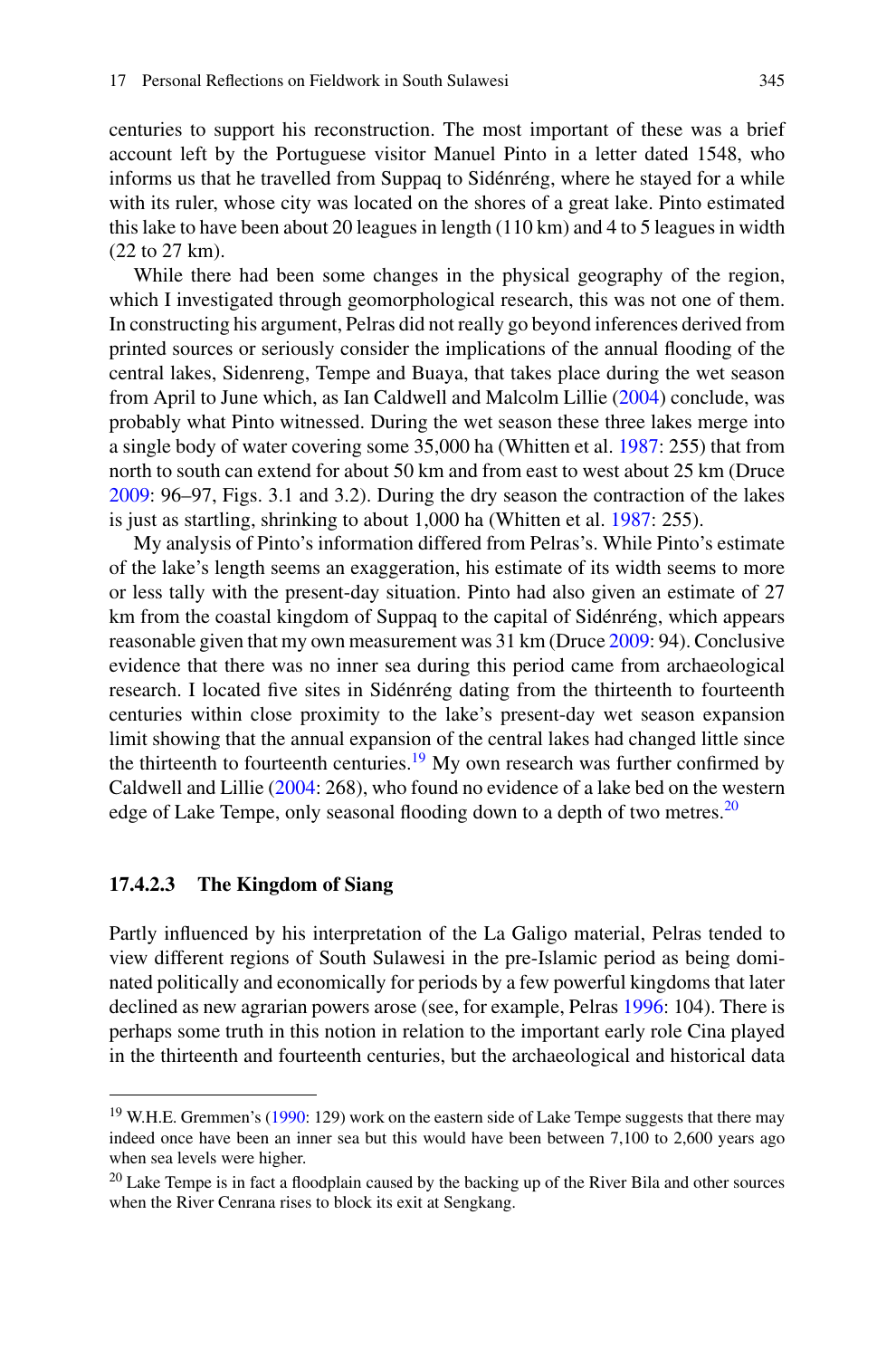for South Sulawesi as a whole indicate that from about 1300 until around 1500 there were numerous competing polities of similar size. Arguably, the major kingdoms that came to dominate the South Sulawesi landscape only fully emerged in the fifteenth and sixteenth centuries.

Along South Sulawesi's west coast, an area with which I was particularly concerned, Pelras identified Siang as the dominant kingdom. He argued that it had formerly been the most important Makasar polity and that its authority extended along Sulawesi's west coast into the Mandar area, where he claimed it still had vassals in the sixteenth century, and further into northwestern parts of Sulawesi. He also argued that its vassals included Gowa and possibly Talloq, which became the major Makasar kingdoms in the early sixteenth century (Pelras [1977,](#page-21-16) [1996\)](#page-22-1). Much of this interpretation was drawn from a letter written by the Portuguese merchant António de Paiva in 1544–1545 to the Bishop of Goa, India, in which he explained several uncommissioned baptisms carried out in Sulawesi, namely that of the rulers of Siang and Suppaq.

Bulbeck [\(1992:](#page-19-6) 123–126), whose historical archaeological work indicates there had been no dominant Makasar polity until the rise of Gowa, presents a more careful and historically based interpretation of the section of Paiva's letter upon which was based the claim that Gowa had been a vassal of Siang. His analysis shows that the information reported by Paiva did not claim that Gowa had ever been a vassal of Siang. Rather, what Paiva did report was that the port of Garassiq had formerly been under the control of another unnamed polity and it was this unnamed polity that had once been a vassal of Siang. He also reported that Gowa had taken the port of Garassiq from this polity. This other polity may have been Talloq but, as Bulbeck notes, before the rise of Gowa alliances constantly shifted among the Makasar polities and Siang's claims of a vassal might simply reflect the memory of raid.

Paiva's letter has been published in full in the original Portuguese (Jacobs [1966\)](#page-20-18) and I initially struggled through it with the help of a Portuguese dictionary but could find nothing that indicated Siang's importance or any domination over Sulawesi's west coast. I later enlisted the help of two Portuguese speakers, Raquel Losekann and Ricardo Tomaz, both of whom considerably improved my understanding of the letter's contents while confirming my initial analysis that there was nothing in the letter to indicate the former greatness of Siang or its influence over the west coast. $21$ 

There were several other reasons to doubt whether Siang had ever been the dominant power along the west coast, or a kingdom of any major significance. Like most of the South Sulawesi kingdoms, Siang's political economy would have been based on wet rice production and rice would have constituted an important trade good. In these terms, Siang would have compared poorly to Gowa and Suppaq, the two kingdoms that became the most powerful along the west coast in the sixteenth century. Gowa's rise to prominence was firmly rooted in its extensive and productive rice fields in the southwestern corner of the peninsula while Suppaq was linked to the major riceproducing kingdom of Sidénréng. Siang's agricultural potential, however, and that of its immediate neighbours, was limited, partly because of its relatively close proximity

<span id="page-17-0"></span> $21$  Brett Baker [\(2005\)](#page-19-9) has since published an English translation of this letter.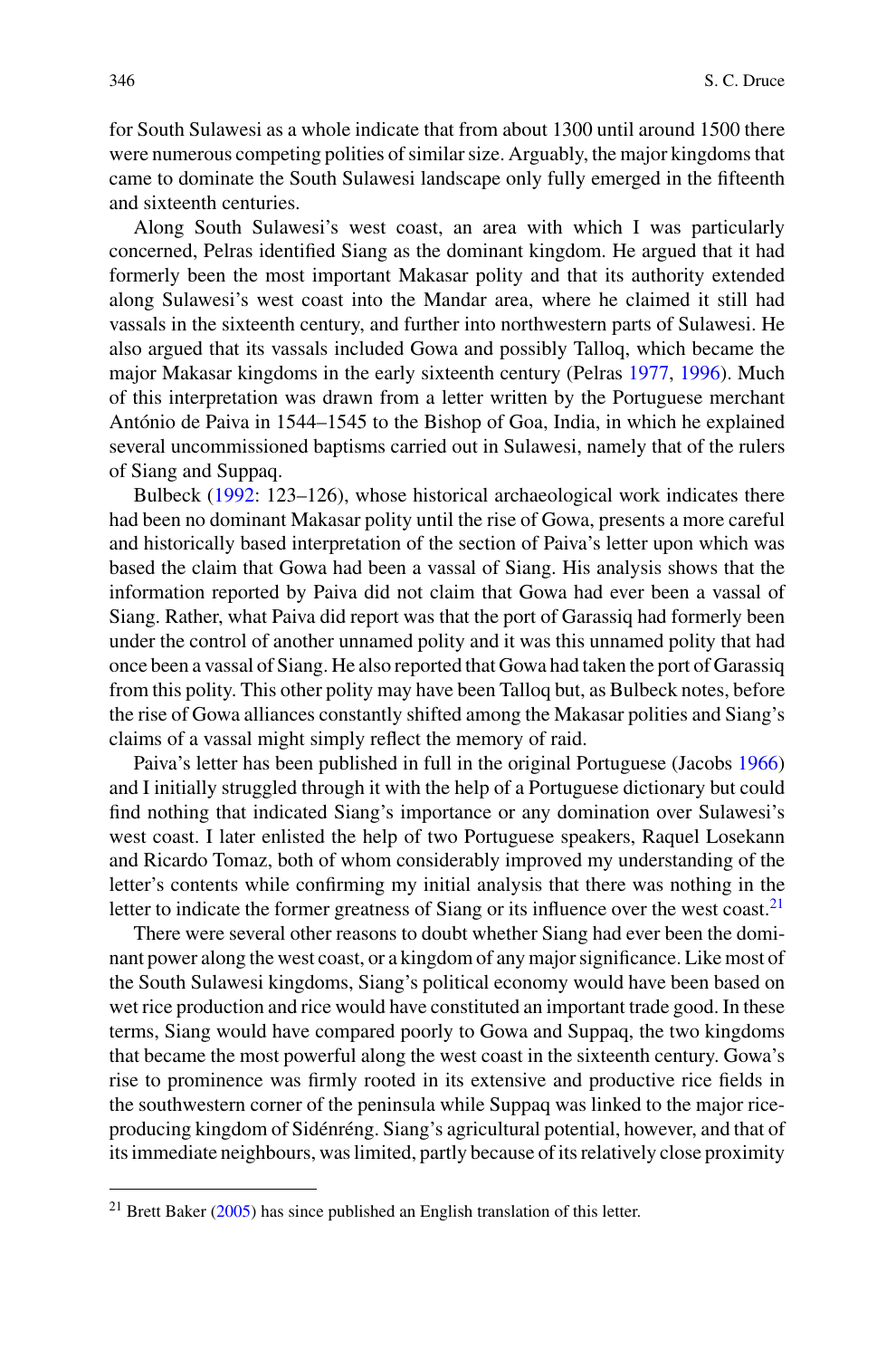to the western cordillera that runs through much of South Sulawesi's centre. Siang's port, which faces the Spermonde archipelago, was also inferior, with the approach a potential hazard for ships because of numerous large reefs close to the coast. By contrast, the harbours of Suppaq and Garassiq were located in open water, with the Bay of Suppa in particular providing calm waters, protection from winds and ample space for ships. Archaeological research also failed to support the claim that Siang had been a major kingdom (Fadillah and Mahmud [2000\)](#page-20-19) with finds relatively small compared to Suppaq and Gowa, even suggesting that its main phase may have been the eighteenth and nineteenth centuries (Druce [2009:](#page-20-0) 237).

#### **17.5 A Note on the Bugis**

As Pelras [\(1996:](#page-22-1) 4) indicates, outsiders often view the Bugis as having a fierce character and a strong sense of honour that when challenged can have violent repercussions. While there is some truth in this stereotype, they are also highly hospitable, loyal friends, easy to engage with both socially and when undertaking research, and proud of their culture and history. I think most scholars who have carried out research in South Sulawesi would agree that this often tends to be a collaborative venture with the Bugis or other South Sulawesi ethnic groups. At times this may be with local archaeologists, philologists, other academics or students who are keen to share their own interpretations and perspectives that may well be different but not necessarily wrong. At other times it is with the people who live in the villages where one stays, and who relate traditions and other information, or accompany a researcher in search of long-abandoned villages, looted pre-Islamic sites and various *keramat*. Searching through local manuscripts in archives can certainly be rewarding but archives do not talk back, and as Pelras demonstrated in much of his work there are vast amounts of information that can only be collected through fieldwork. This is true of historical research also and any study that fails to combine serious fieldwork alongside textual research will generally be found wanting in some way.

Those Bugis not involved in the academic world also take a keen interest in their past and in my experience new finds and discoveries were often as important and interesting to them as they were to me, particularly for those who had little knowledge of their pre-Islamic past. Their knowledge was also fundamental in understanding local ethnolinguistic perceptions, and in locating important sites and informants.

#### **17.6 Pelras and the Bugis**

That Christian Pelras was wrong about an 'age of Galigo', the kingdom of Siang and other aspects of the South Sulawesi past is of concern only to a few local and foreign academics. For most Bugis aware of Pelras and his work, these facts have no bearing on his standing in South Sulawesi, or the great respect that people have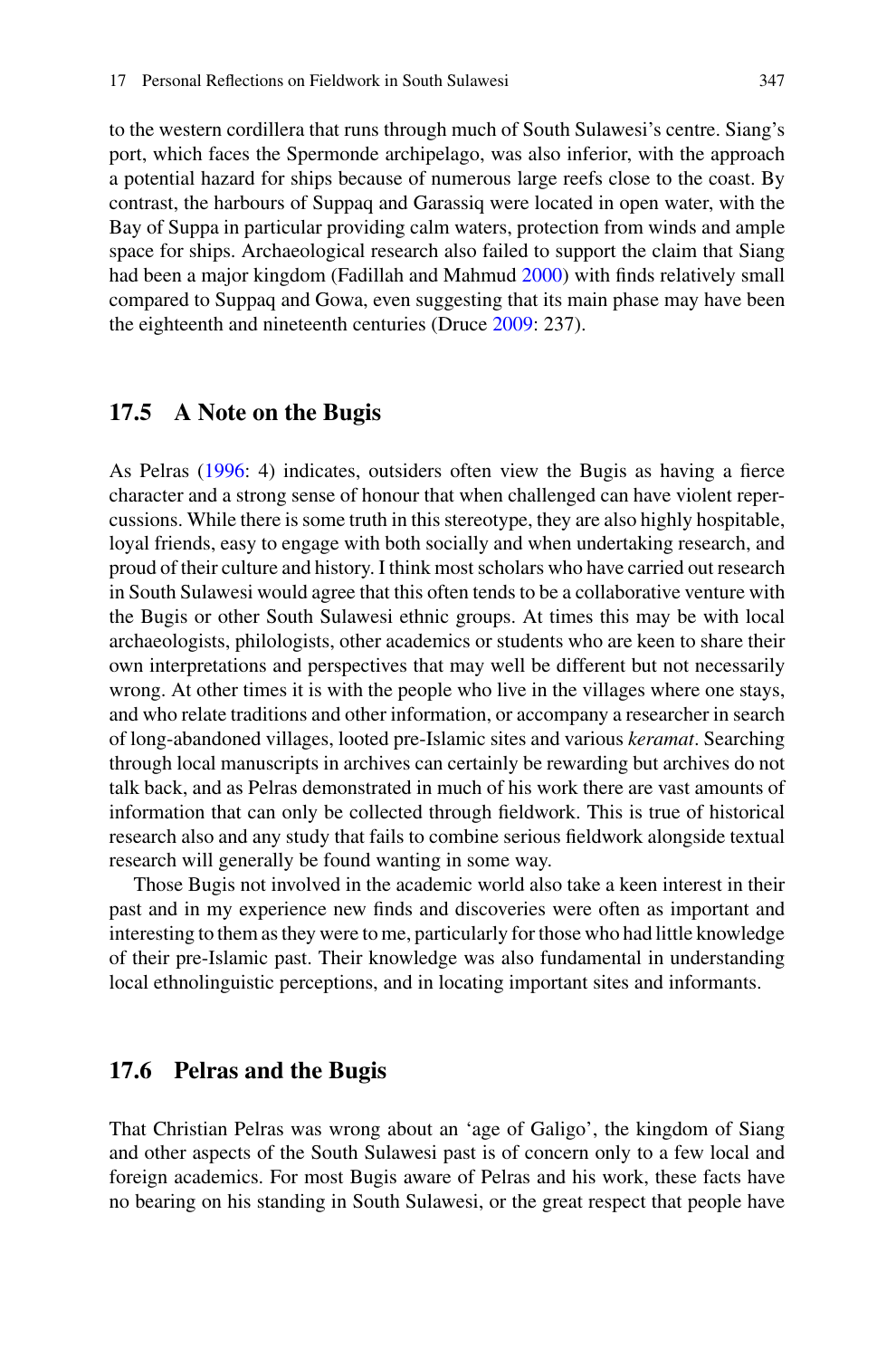for his memory and achievements. Most will pay little attention to later research that disproves some of Pelras's ideas and at least for the present his argument for an 'age of Galigo' is sufficient proof that it existed and Siang continues to be seen as a once great kingdom, despite evidence to the contrary. This is in large part a reflection on the rich personal and academic legacy left by Pelras. Over his long period of research, he also ensured that he shared his research ideas with people in South Sulawesi in the form of local talks and lectures and through his publications in Indonesian (for example, [1973,](#page-21-17) [1982,](#page-22-9) [1983\)](#page-22-10), particularly *Manusia Bugis* [\(2006\)](#page-22-2). He also left a rich legacy in Goulien, where in 2014 the new local library was named in his honour (La bibliothèque municipale Christian Pelras). In South Sulawesi he was long ago given the Bugis name La Massarassa Daeng Palippu, which appropriately means 'He who collects knowledge, the *daeng* who makes [us] giddy'.[22](#page-19-10)

# **References**

- <span id="page-19-1"></span>Alcock, Leslie. 1971. *Arthur's Britain: History and archaeology,* A.D. *367–634*. London: Allen Lane.
- <span id="page-19-0"></span>Audouze, Françoise. 2002. Leroi-Gourhan, a philosopher of technique and evolution. *Journal of Archaeological Research* 10(4): 277–306.
- <span id="page-19-9"></span>Baker, Brett. 2005. South Sulawesi in 1544: A Portuguese letter. *Review of Indonesian and Malaysian Affairs* 39(1): 61–85.
- <span id="page-19-3"></span>Brink, H. van den. 1943. *Dr. Benjamin Frederik Matthes: Zijn leven en arbeid in dienst van het Nederlandsch Bijbelgenootschap* [Dr Benjamin Frederik Matthes: His life and work in the service of the Netherlands Bible Society]. Amsterdam: Nederlandsch Bijbelgenootschap.
- <span id="page-19-6"></span>Bulbeck, David. 1992. A tale of two kingdoms: The historical archaeology of Gowa and Tallok, South Sulawesi, Indonesia. PhD thesis, Australian National University.
- <span id="page-19-7"></span>———, and Ian Caldwell. 2000. *Land of iron: The historical archaeology of Luwu and the Cenrana Valley. Results of the Origins of Complex Society in South Sulawesi project (OXIS)*. Hull: University of Hull, Centre for South-East Asian Studies, and Canberra: Australian National University, School of Archaeology and Anthropology.
- <span id="page-19-8"></span>———, Ian Caldwell, Stephen C. Druce, Budianto Hakim, and Campbell Macknight. 2018. Imported tradeware ceramics and their relevance for dating socio-political developments in South Sulawesi, with special reference to the Allangkanangnge ri Latanete site. In *The archaeology of Sulawesi: Current research on the Pleistocene to the historic period*, ed. Sue O'Connor, David Bulbeck, and Juliet Meyer, 269–286. Canberra: ANU Press, Terra Australis 48.
- <span id="page-19-5"></span><span id="page-19-4"></span><span id="page-19-2"></span>Caldwell, Ian. 1988. South Sulawesi ad 1300–1600: Ten Bugis texts. PhD thesis, Australian National University.
	- ———. 1995. Power, state and society among the pre-Islamic Bugis. *Bijdragen tot de Taal-, Landen Volkenkunde* 151(3): 394–421.
	- ———, and Stephen Druce. 1998. The tributary and domain lists of Luwuq, Binamu and Bangkala. Report on research carried out between under the Political Geography of South Sulawesi Project funded by the South-East Asia Panel of the British Academy. https://www.academia.edu/992747/ [The\\_tributary\\_and\\_domain\\_lists\\_of\\_Luwuq\\_Binamu\\_and\\_Bangkala. Accessed 11 Mar 2021.](https://www.academia.edu/992747/The_tributary_and_domain_lists_of_Luwuq_Binamu_and_Bangkala)

<span id="page-19-10"></span><sup>22</sup> The term *daeng* is a title found mainly among the Makasar but also in some Bugis areas. It is often used today as a term of respect and may be used to address an elder. The word *palippu* literally means 'something that makes [us] drunk' in the sense of excitement leading to disorientation.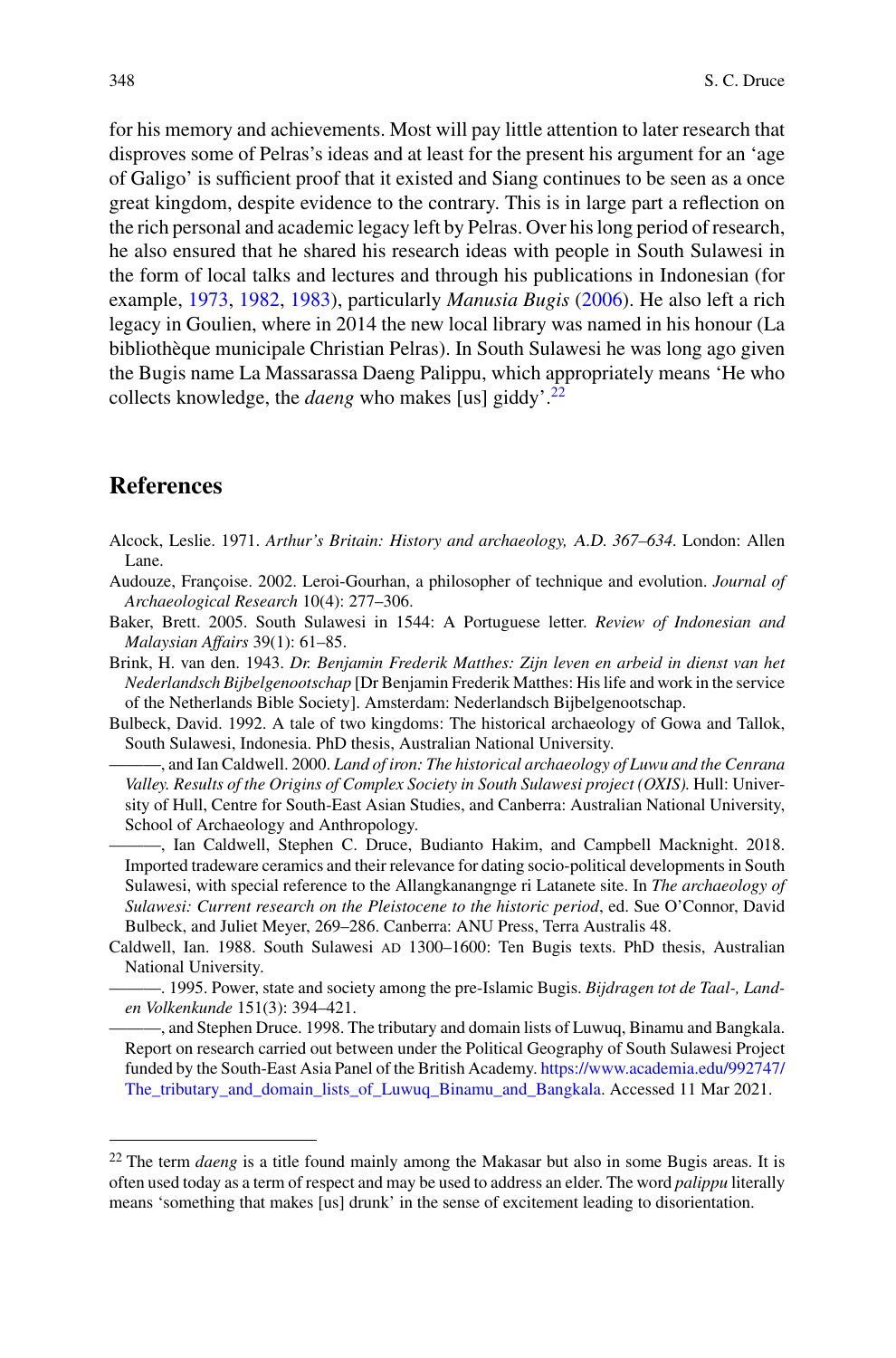<span id="page-20-16"></span>———, and Malcolm Lillie. 2004. Manuel Pinto's inland sea: Using palaeoenvironmental techniques to assess historical evidence from southwest Sulawesi. In *Quaternary research in Indonesia*, eds. Susan G. Keates and Juliette M. Pasveer, 259–272. Leiden: Balkema, Modern Quaternary Research in Southeast Asia 18.

<span id="page-20-14"></span>———, and KathrynWellen. 2017. Finding Cina: A new paradigm for early Bugis history.*Bijdragen tot de Taal-, Land- en Volkenkunde* 173(2/3): 296–324.

- <span id="page-20-3"></span>Delage, Christophe. 2017. Once upon a time … the (hi)story of the concept of the *chaîne opératoire* in French prehistory. *World Archaeology* 49(2): 158–173.
- <span id="page-20-4"></span>Druce, Stephen C. 1997. Report on the vassal list of Soppéng. Initial report of the Political Geography of South Sulawesi Project to the South-East Asia Committee of the British Academy. https://www. researchgate.net/publication/286933183 Report on the Vassal List of Soppeng. Accessed 4 Feb 2021.
- <span id="page-20-7"></span>———. 1999. The *mula tattimpaqna* Sidénréng: A historical text from Sidénréng. MA dissertation, University of Hull.

<span id="page-20-0"></span>———. 2009. *The lands west of the lakes: A history of the Ajattappareng kingdoms of South Sulawesi, 1200 to 1600* CE. Leiden: KITLV Press.

<span id="page-20-5"></span>———. 2014. Dating the tributary and domain lists of the South Sulawesi kingdoms. In *Cetusan minda sarjana: Sastera dan budaya* [Contemplations of scholars on literature and culture], ed. Ampuan Haji Brahim bin Ampuan Haji Tengah, 145–156. Brunei: Dewan Bahasa dan Pustaka.

<span id="page-20-9"></span>———. 2016. Transmitting the past in South Sulawesi: The *hikajat* Sawitto and other Bugis and Makasar historical works. In *Orality, writing and history: The literature of the Bugis and Makasar of South Sulawesi*, ed. Stephen C. Druce.*International Journal of Asia Pacific Studies* 12(Supp. 1): 73–117.

- <span id="page-20-6"></span>———. 2017. The decentralised Austronesian polity: Of mandalas, negaras, galactics, and the South Sulawesi kingdoms. *Suvannabhumi: Multi-disciplinary Journal of Southeast Asian Studies* 9(2): 7–34.
- <span id="page-20-19"></span>Fadillah, Moh. Ali, and M. Irfan Mahmud. 2000. *Kerajaan Siang kuna: Sumber tutur, teks dan tapak arkeologi* [The ancient kingdom of Siang: Oral and written sources and archaeological sites]. Makassar: Balai Arkeologi Makassar and Lembaga Penerbitan Universitas Hasanuddin.
- <span id="page-20-8"></span>Fox, James J., and Clifford Sather, eds. 1996. *Origins, ancestry and alliance: Explorations in Austronesian ethnography*. Canberra: Australian National University, Research School of Pacific and Asian Studies.
- <span id="page-20-11"></span>Goody, Jack. 1987. *The interface between the written and the oral*. Cambridge: Cambridge University Press.

<span id="page-20-10"></span>———, and Ian Watt. 1968. The consequences of literacy. In *Literacy in traditional societies*, ed. Jack Goody, 27–68. Cambridge: Cambridge University Press.

<span id="page-20-17"></span>Gremmen, W.H.E. 1990. Palynological investigations in the Danau Tempe depression, southwest Sulawesi (Celebes). *Modern Quaternary Research in Southeast Asia* 11: 123–134.

<span id="page-20-2"></span>Guerreiro, Antonio. 2014. In memoriam—Christian Pelras (1934–2014). *Moussons* 24: 5–12.

- <span id="page-20-15"></span>Hakim, Budianto, Stuart Hawkins, David Bulbeck, Ian Caldwell, Stephen C. Druce, and Campbell Macknight. 2018. Material culture at Allangkanangnge ri Latanete in relation to the origins of Bugis kingdoms. In *The archaeology of Sulawesi: Current research on the Pleistocene to the historic period*, ed. Sue O'Connor, David Bulbeck, and Juliet Meyer, 287–312. Canberra: ANU Press, Terra Australis 48.
- <span id="page-20-18"></span>Jacobs, Hubert, ed. 1966. The first locally demonstrable Christianity in the Celebes, 1544. *Studia* 17: 251–305.
- <span id="page-20-13"></span>Kallupa, Bahru, F. David Bulbeck, Ian Caldwell, Iwan Sumantri and Karaeng Demmanari. 1989. *Survey pusat kerajaan Soppéng 1100–1986* [Survey of the kingdom of Soppéng's centre 1100– 1986]: *Final report to the Australian Myer Foundation*. N.p.
- <span id="page-20-12"></span>Koolhof, Sirtjo. 1999. The 'La Galigo': A Bugis encyclopedia and its growth. *Bijdragen tot de Taal-, Land- en Volkenkunde* 155(3): 362–387.
- <span id="page-20-1"></span>Labrousse, Pierre. 2014. In memoriam: Christian Pelras (1934–2014). *Archipel* 88: 3–7.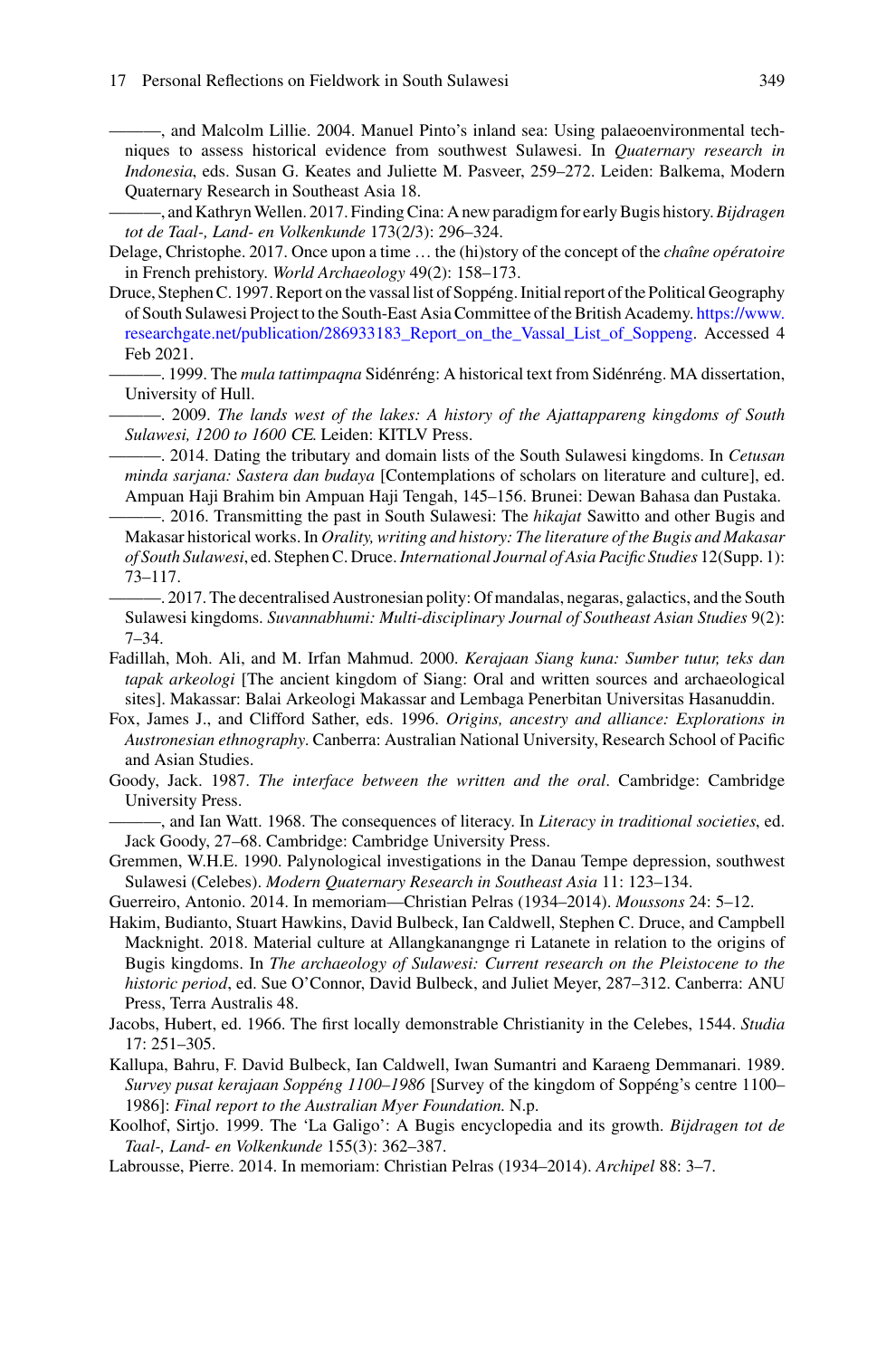- <span id="page-21-10"></span>Macknight, C.C. 1983. The rise of agriculture in South Sulawesi before 1600. *Review of Indonesian and Malaysian Affairs* 17: 92–116.
- <span id="page-21-5"></span>———. 1984. The concept of a 'work' in Bugis manuscripts. *Review of Indonesian and Malaysian Affairs* 18: 103–114.
- <span id="page-21-14"></span>———. 1993. *The early history of South Sulawesi: Some recent advances*. Clayton: Monash University, Centre of Southeast Asian Studies, Working Paper No. 81.
- <span id="page-21-15"></span>———. 1998. Notes on the chronicle of Boné. In *Living through histories: Culture, history and social life in South Sulawesi*, ed. Kathryn Robinson and Mukhlis Paeni, 43–55. Canberra: Australian National University, Research School of Pacific and Asian Studies, and Jakarta: National Archives of Indonesia.
- <span id="page-21-11"></span>———. 2000. South Sulawesi chronicles and their possible models. In *Vasco da Gama and the linking of Europe and Asia*, ed. Anthony Disney and Emily Booth, 322–332. New Delhi: Oxford University Press.
- <span id="page-21-2"></span>———. 2016. Christian Pelras and his work: 17 August 1934–19 July 2014. In *Orality, writing and history: The literature of the Bugis and Makasar of South Sulawesi*, ed. Stephen C. Druce, *International Journal of Asia Pacific Studies* 12(Supp. 1): 7–11.
- <span id="page-21-7"></span>Matthes, B.F. 1872. *Boeginesche chrestomathie.* Deel 3: *Aanteekeningen op de Boeginesche chrestomathie* [Bugis chrestomathy. Vol. 3: Notes on Bugis chrestomathy], 3 vols. Amsterdam: C.A. Spin & Zoon.
- <span id="page-21-6"></span>———. 1874. *Boegineesch–Hollandsch woordenboek, met Hollandsch–Boegineesche woordenlijst, en verklaring van een tot opheldering bijgevoegden ethnographischen atlas* [Bugis–Dutch dictionary, with Dutch–Bugis glossary, and explanation of an ethnographic atlas added to clarify]. The Hague: M. Nijhoff.
- <span id="page-21-8"></span>-. 1875–1881. Kort verslag aangaande alle mij in Europa bekende Makassaarsche en Boegi*nesche handschriften, vooral die van het Nederlandsch Bijbelgenootschap te Amsterdam* [Short report on all Makassar and Bugis manuscripts known to me in Europe, especially those of the Netherlands Bible Society in Amsterdam]. Amsterdam: Nederlandsch Bijbelgenootschap.
- <span id="page-21-9"></span>———. 1881. *Vervolg op het kort verslag aangaande alle mij in Europa bekende Makassaarsche en Boeginesche handschriften, vooral die van het Nederlandsch Bijbelgenootschap te Amsterdam* [Continuation of the short report on all the Makassar and Bugis manuscripts known to me in Europe, especially those of the Dutch Bible Society in Amsterdam]. Amsterdam: Nederlandsch Bijbelgenootschap.
- <span id="page-21-13"></span>Olson, David R. 1994. *The world on paper: The conceptual and cognitive implications of writing and reading*. Cambridge: Cambridge University Press.
- <span id="page-21-12"></span>Ong, Walter J. 1982. *Orality and literacy: The technologizing of the word*. London: Methuen.
- <span id="page-21-1"></span>Paillard, Bernard. 2012. L'enquête de Goulien [The investigation of Goulien]. Plozarch Carnets. [https://plozevet.hypotheses.org/plozcorpus/les-enquetes-de-plozevet/plozevet-et-ses-enquetes/](https://plozevet.hypotheses.org/plozcorpus/les-enquetes-de-plozevet/plozevet-et-ses-enquetes/lenquete-de-goulien) lenquete-de-goulien. Accessed 4 Feb 2021.
- <span id="page-21-0"></span>Pelras, Christian. 1966. Goulien, commune rurale du Cap Sizun (Finistère). Étude d'ethnologie globale [Goulien, rural town of Cap Sizun (Finistère). Global ethnological study]. *Bulletins et Mémoires de la Société d'Anthropologie de Paris* 10(3–4): 147–587.
- <span id="page-21-3"></span>———. 1972. Contribution à la géographie et à l'ethnologie du métier à tisser en Indonésie [Contribution to the geography and ethnology of the loom in Indonesia]. In *Langues et techniques, nature et société* [Languages and techniques, nature and society], ed. Jacqueline M.C. Thomas and Lucien Bernot, 81–98. Paris: Klincksieck.
	- ———. 1973. Sumber kepustakaan Eropa Barat mengenai Sulawesi Selatan [Western European literary sources regarding South Sulawesi]. In *Buku peringatan dies natalis ke XX1 Fakultas Hukum Universitas Hasanuddin* [Twenty-first anniversary book of the Faculty of Law, Hasanuddin University]. Ujung Pandang: Universitas Hasanuddin.
- <span id="page-21-17"></span><span id="page-21-4"></span>———. 1975. La maison Bugis: Formes, structures et fonctions [The Bugis house: Forms, structures and functions]. *Asie du Sud-est et le Monde Insulindien* 6(2): 61–100.
- <span id="page-21-16"></span>———. 1977. Les premières données occidentales concernant Célèbes-Sud [The first Western data concerning South Sulawesi]. *Bijdragen tot de Taal-, Land- en Volkenkunde* 133(2): 227–260.